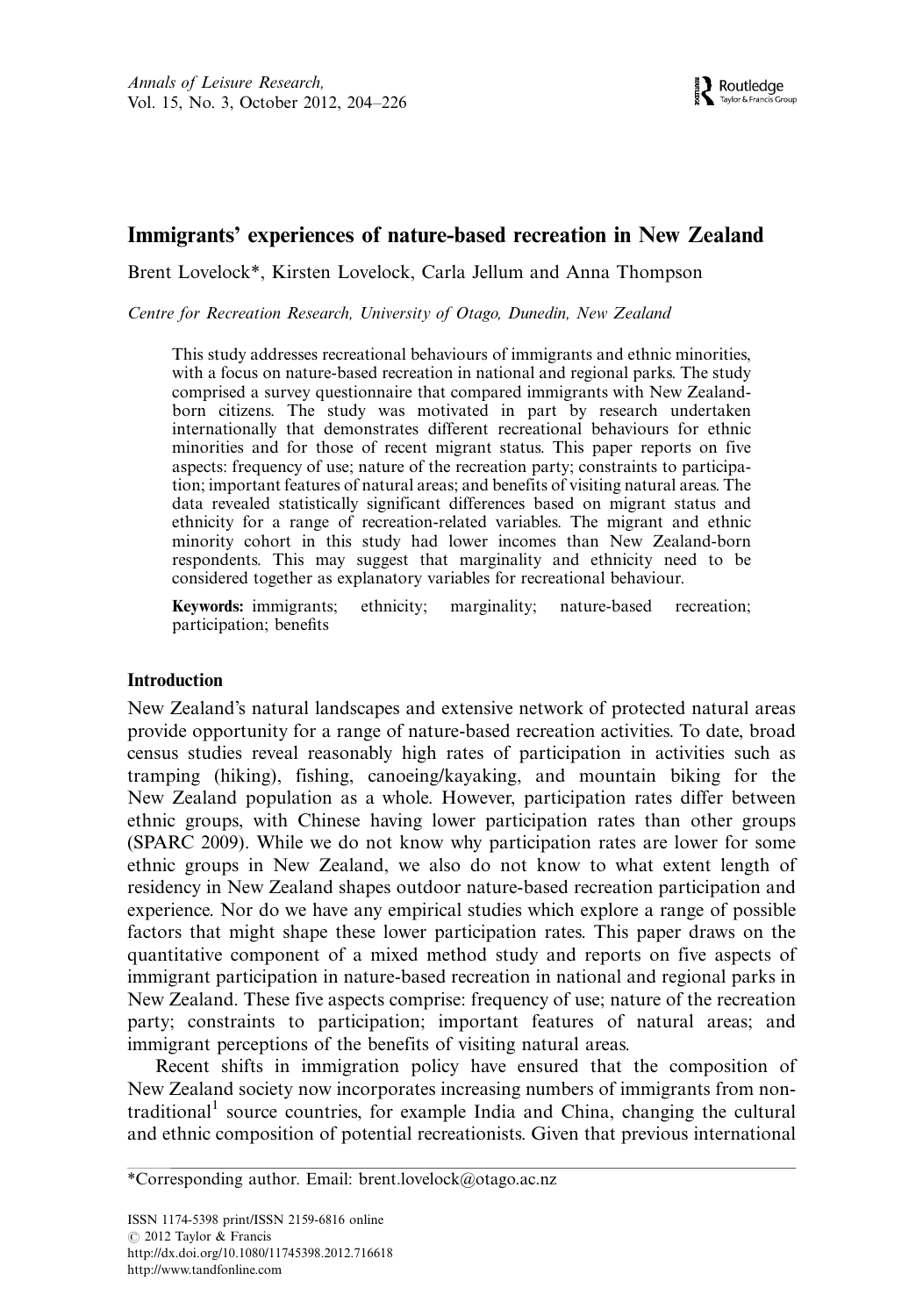research demonstrates that new immigrant<sup>2</sup> and ethnic minorities have low rates of participation in sport and recreation, different recreational preferences, and different perceptions of the benefits of recreation, it is likely that the changing makeup of New Zealand society will increasingly present challenges for promoters and managers of parks and recreation services. Increasing cultural diversity not only raises issues for recreation planning, but also highlights the need to explore such questions as: what shapes participation rates; whether there are different views and perceptions of nature and natural areas; and how diversity challenges and simultaneously reveals the taken-for-granted understandings of what social institutions such as national and regional parks should constitute. But before these issues can be explored fully, there is a need to document and describe recreational behaviour for immigrants, those immigrants who are also ethnic minorities, and to consider these in relation to the recreational behaviours of settled New Zealanders.

### Literature review

The literature relevant to this research is broad and no attempt is made here to provide a full appraisal. Rather, there are three broad areas of research that have analytical and empirical utility and a brief appraisal of each area is provided below.

# Ethnicity and recreation participation

Research addressing the role that immigration and ethnic identity play in mediating recreation participation gained momentum after the publication of McMillen's (1983) seminal work on leisure participation by Mexican-Americans in Texas. McMillen found that the patterns of leisure behaviour were associated with the level of assimilation and that there were culturally specific motivations for participation. Carr and Williams' (1993) work in a similar vein found generational status, alongside ethnicity, to be important determinants of outdoor recreation behaviour. Since these early studies, much research has focused on comparing the participation of immigrants and ethnic minorities with 'desirable' levels of participation among members of the mainstream (generally Euro-American) population (e.g. Gómez 2002, 2006; Ho et al. 2005; Johnson et al. 1998; Tinsley, Tinsley and Croskeys 2002; Virden and Walker 1999; Walker, Deng and Dieser 2001; Wolch and Zhang 2004). One consistent theme to emerge from this research attention is that ethnic minorities have lower participation in recreation and sport than their 'mainstream' counterparts. Various reasons have been advanced as to why this is the case, addressed broadly under the umbrella of constraints theory. A general consensus has been reached among researchers in this field, that ethnic minorities experience more constraints to leisure and outdoor recreation than non-minorities (Shores, Scott and Floyd 2007). Different ethnic groups also have different perceptions of fun, free time, relaxation, and recreation (e.g. Carr and Williams 1993). These perceptions or value systems in turn influence individual recreation behaviour (Johnson et al. 1998; Walker, Deng and Dieser 2001).

In this field of research the key concepts employed in analysis are assimilation and acculturation and how the extent of both shapes recreation participation amongst both immigrants and ethnic minorities. The concept of assimilation refers to the process of adaptation that occurs when two differing groups (with different social and cultural practices) share residence together in a locale (Floyd 2001, 45). Assimilation as a concept and in application through immigration policy has been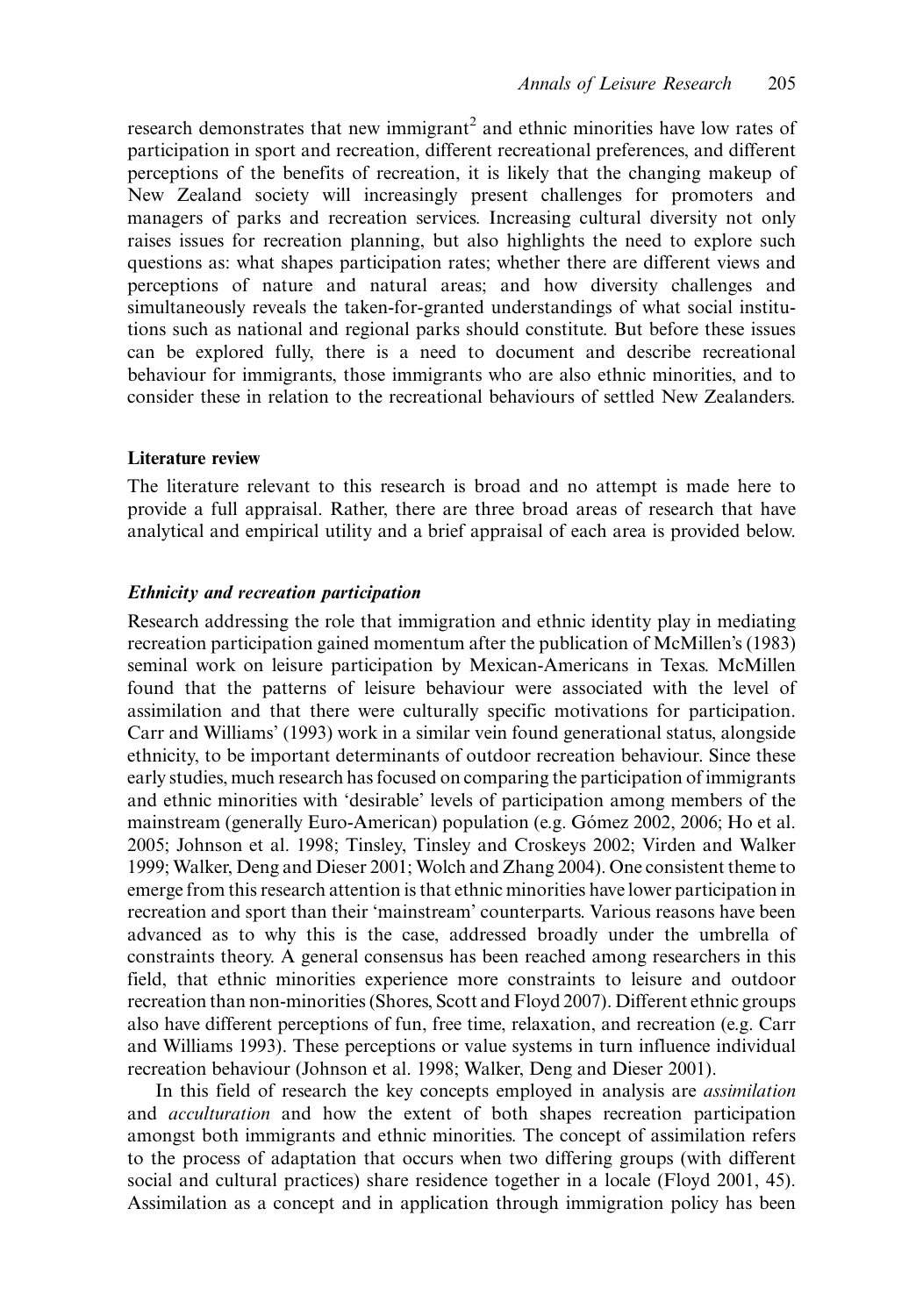critiqued as a unidirectional concept (and practice) whereby those that move to a location are those that are required to adapt and adaptation means becoming the same (in belief, economic, recreational, and representational practice) as the majority population in their new locale. Acculturation is a concept which refers to cultural assimilation where the minority group acquires the cultural characteristics of the majority group and here 'cultural' generally refers to the adoption of the majority language, faith, and diet (Gordon 1964, cited in Floyd 2001, 46).

It is also important to note that there is considerable ambiguity and conflation with respect to how minority status, ethnicity, and immigrants are defined in this body of work. Ethnicity is a concept that was derived from the Greek word ethnos, meaning nation and is a means of defining social difference. Groups can be differentiated from each other according to the ability or inability to share a common ancestry and shared cultural practices including language, diet, religion, values, and norms. Group membership is voluntary and therefore an 'ethnic' status is an achieved status. Importantly, the shared ancestry is invariably linked to a notion of shared place  $-$  that is, place of origin. The concept is problematic as ethnic identity and group membership is not always voluntary, it is also often ascribed by nonmembers (Wade 2002). While the concept was developed to address the problematic nature of 'race', it has never really escaped the reality that racial identification (noting differences in skin colour) as a social practice has and continues to inform the formation of groups, social inclusion and exclusion, and more generally reductionist perceptions of difference (Wade 2004, 162). Thus, a person's 'ethnicity' can for example be ascribed by other social groups on the basis of skin colour alone where their ancestry and cultural and social practices are taken to be consequent givens. Further, when speaking of ethnic minority populations in this body of literature, most of the research has not focused on recent immigrants, but rather on minority groups who are also ethnic minority groups, but who have been resident in the society in question for many generations. Intergenerational lower participation amongst ethnic minority groups (ironically) may in fact be an outcome of successful assimilation where ethnic minorities occupy specific social spaces and places which ultimately meet the social and labour requirements of the host society. Thus, rather than assuming they have simply not acculturated, they may well be fulfilling what the society in question expects of them  $-$  to occupy a specific place in the labour market, house accordingly, and behave according to their perceived difference.

Finally, a small and important body of research has addressed how class is a significant factor in how people position themselves in relation to nature how nature is perceived and how this informs interaction in and with nature. This research does not consider class alone, but also addresses how other group memberships ascribed variously by gender, sexuality, ethnicity, and class position produce and reproduce space and place and power relations and underpin the politics of social inclusion and exclusion (Lovelock et al. 2011; Juniu 2000, 374; Hung 2003; Soper 1995; Knowles 2008). This body of work has particular resonance for our research on recent immigrant recreation experience and practices in national parks in New Zealand, and is discussed more fully elsewhere (Lovelock et al. 2011).

### Immigrants and recreation

A number of studies demonstrate that immigrants face more and different constraints to leisure than long-term (ethnic majority) residents (Juniu 2000; Stodolska 1998,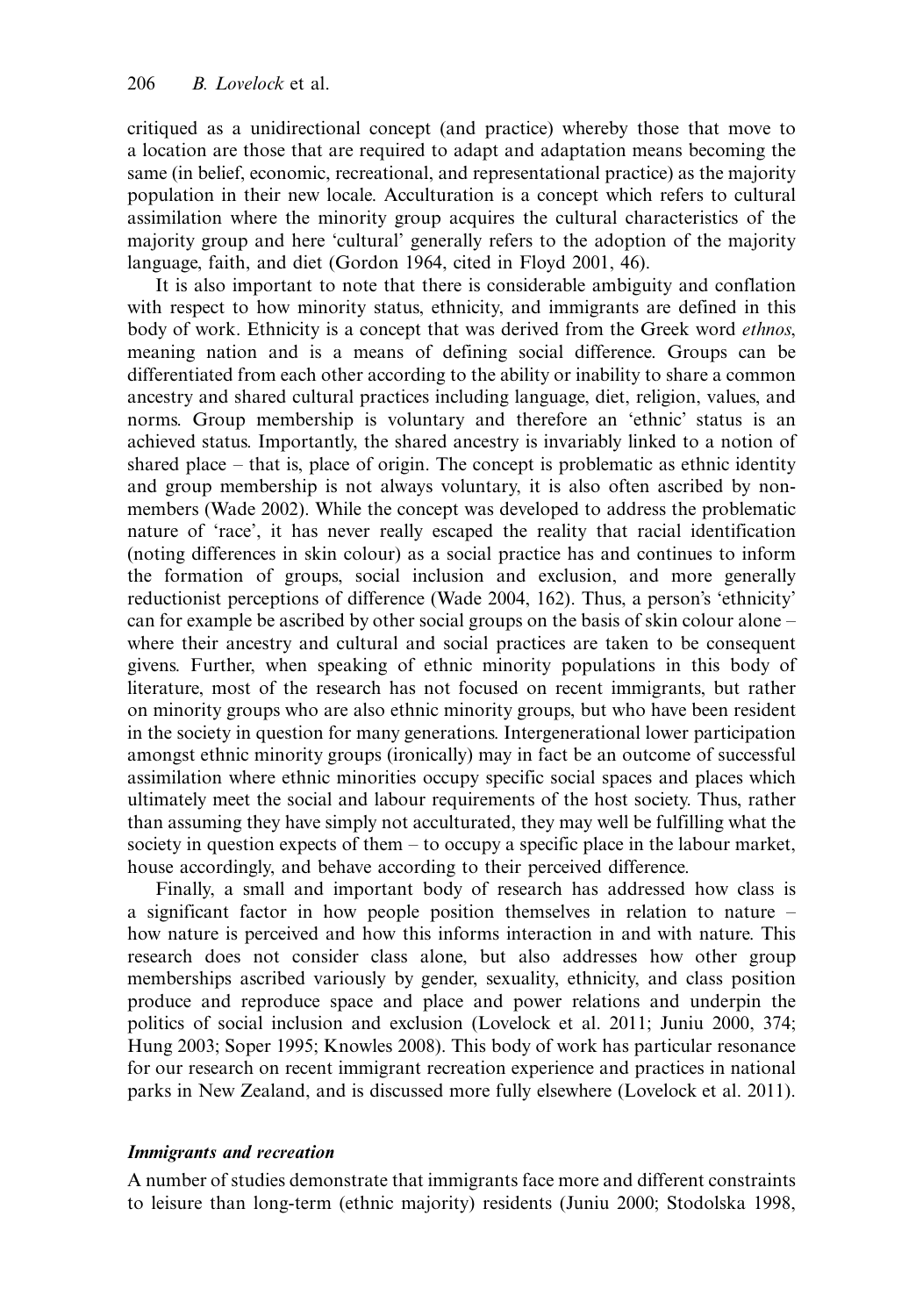2000a; Stodolska and Alexandris 2004; Stodolska and Livengood 2006). While the constraints faced by both immigrants (ethnic minorities) and settled ethnic minority groups have been attributed to cultural differences, many constraints are more accurately resource constraints and are associated with lower socio-economic status. This has led to some debate among researchers in the field as to the relative importance of ethnicity compared with marginality (Gramann and Allison 1999; Johnson et al. 1998), although, as discussed above, ethnic minority status is invariably a determinant of marginality in many settler societies (Lovelock et al. 2011). Marginality theory maintains that minority recreation is 'frustrated' by discriminating and hegemonic factors which are largely beyond the control of minority groups (Johnson et al. 1998). Recent work, however, rejects a simple ethnicity/marginality framework, recognizing the importance of both, and how class and ethnicity interact to produce different recreation patterns (Stodolska 2000b; Wolch and Zhang 2004). While the literature demonstrates that recreation practices do change pre- and postmigration (Stodolska 2000a; Stodolska and Yi 2003), post-migration recreation is undoubtedly also linked to the host society's predisposition (and historical antecedents) to include and exclude on the basis of ethnicity, gender, sexuality, and class and how inclusion and exclusion are manifested in social and physical space and place. New immigrants do not encounter a blank canvas; rather, natural recreational areas such as national parks are social institutions and as such do not stand outside of structured social inequality (Knowles 2008; Lovelock et al. 2011).

### Immigrants, ethnicity, and natural area recreation

While recreation in general has been the subject of research with respect to the role of immigration and ethnicity, relatively little attention has been paid specifically to outdoor nature-based recreation. Winter, Jeong and Godbey (2004) describe the empirical research on ethnic minority use of natural areas as 'sparse'. This may be because, as Wolch and Zhang (2004, 416) note, 'Wilderness areas are perceived as being the purview of White middle-class visitors'; other groups are seen as having less interest in nature, environmental protection, or visiting the great outdoors. In a similar vein to the broader recreation studies described above, the few studies that have focused on ethnicity and 'wildland' recreation have also reported lower participation by ethnic minorities and that practices differ between ethnic groups  $-$  in terms of group composition (ethnic enclosure being observed), activities, and setting preferences (Carr and Williams 1993; Hung 2003; Johnson et al. 1998; Virden and Walker 1999; Walker, Deng and Dieser 2001; Wolch and Zhang 2004). As Hung (2003) observed however, class plays a different role in shaping engagement with wilderness areas in China. Here, only the peasant class recreate, subsist, or live in wilderness areas.

Despite calls for greater consideration of the diverse set of values, perceptions, and needs of immigrants and ethnic minority groups (Juniu 2000; Sasidharan 2002) and their incorporation into park and recreation management, little research has been undertaken outside North America. Some exploratory work in Australia (Cortis, Sawrikar and Muir 2007) has been undertaken, which reveals lower participation for culturally and linguistically diverse women. Thomas (2001) studied national parks and the Macedonian experience in Australia and explores experiences of national parks prior to migration and perceptions of the new landscape on arrival. In addition, Thomas (2002) explored Vietnamese experiences of national parks in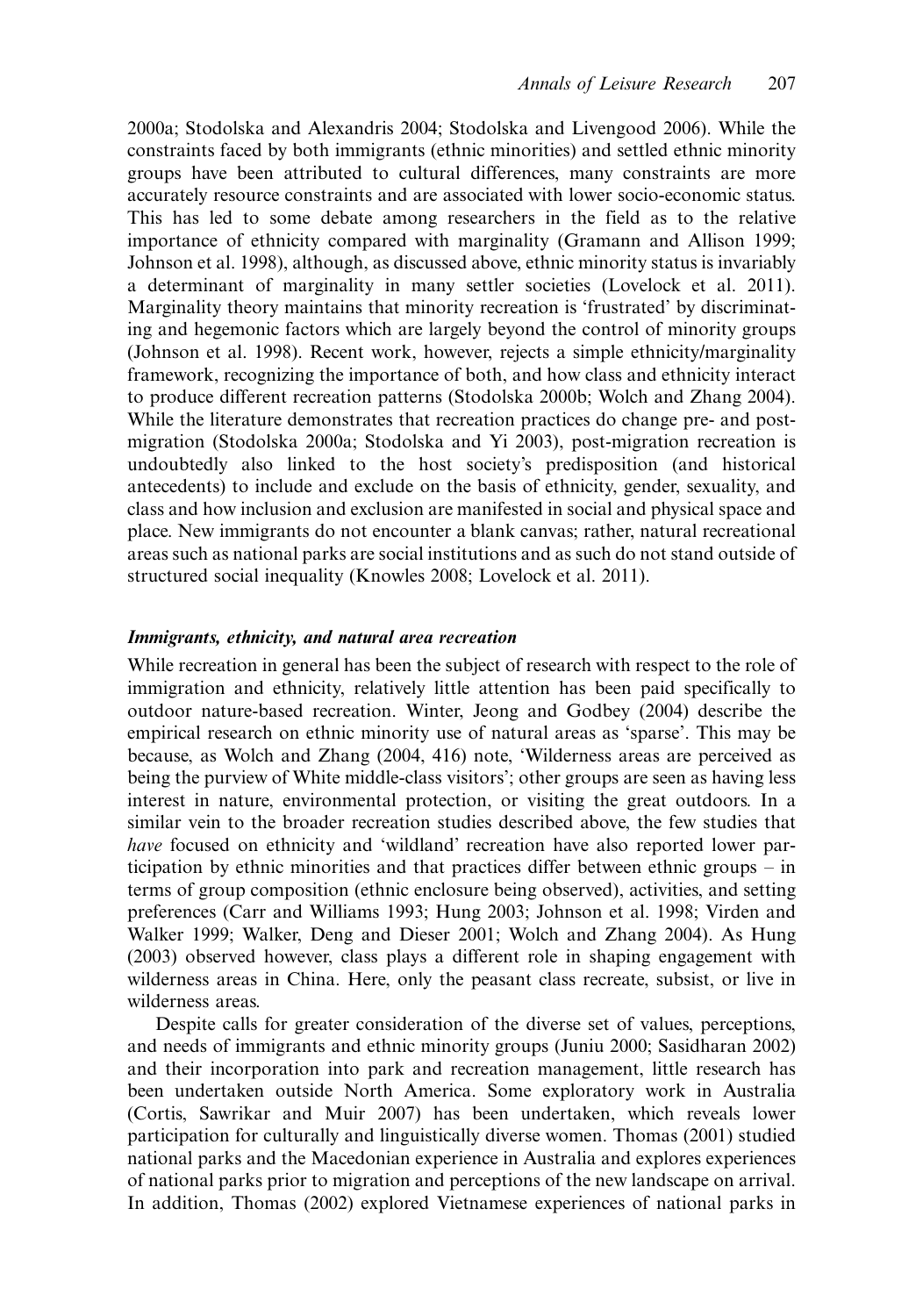Australia, describing Vietnamese conceptions of nature and how this shapes their interaction with nature post-migration. These Australian studies offer a useful comparison for our New Zealand-based project, with many similarities emerging with respect to the experiential nature of recreational participation in national parks. However, there remains an absence of research of this kind in New Zealand, despite recognition that there is a research gap, particularly for nature-based recreation (Booth 2006). The New Zealanders' Sport and Physical Activity Survey offers some data on ethnicity and participation, but is far too broad-brush to provide the detail needed to inform theory or practice in this field, particularly in relation to immigrant experience. Spoonley and Taiapa (2009) consider immigrants and ethnic diversity, but primarily in the context of sport participation.

### Social institutions and social spaces

'Wilderness' and national parks are important social institutions in contemporary society and as such reflect normative understandings of what constitutes nature and how nature should be interacted with. There is a growing body of theoretical literature that addresses the importance of understanding social space and place and how not only identity but also understandings of legitimate access and illegitimate access are proscribed and inscribed in space (Lefebvre 1991; Sibley 1995; Van Ingen 2003). What this body of work allows is a consideration of how movement within and between social spaces is shaped by sexuality, race, gender, and class and how societal inequalities can be produced and reproduced within specific social spaces, such as national parks. What is clear from this work is that social spaces, including national parks, are not neutral or benign backdrops to recreational activity; rather, they are very much social institutions that, through their daily practice, have the power to produce and reproduce social exclusion (Lovelock et al. 2011).

This paper reports on the quantitative component of a mixed method study. The aforementioned body of both theoretical and associated empirical work is useful if we want to move beyond participation rates toward understanding why people engage differently with this form of recreation. The quantitative component of our study aimed to provide an understanding of participation rates (who, where, when) and constraints, that is to provide a New Zealand-based foundation from which we could then begin to explore how new immigrant experiences of nature-based outdoor recreation are socially embedded. When considered in relation to the aforementioned body of work, this component of the study might best be described as a mapping exercise from which we can consider in more detail how and why people navigate these social spaces in the ways that they do (Lovelock et al. 2011) and what this more broadly tells us about contemporary New Zealand society, its culturally diverse constituency, and recreational behaviours.

This study helps address one of the key gaps (i.e. lack of comparative studies) in race, ethnicity, recreation, and leisure research (Gómez 2008), by providing an Antipodean comparison with the mainly North American studies to date. The aims of this paper are: to document characteristics of recent immigrant nature-based recreational use (frequency, locale, mode); and to compare and contrast the recreational practices of recent immigrants with settled New Zealanders and to identify constraints to participation. The nature of migration in New Zealand (and elsewhere), means that a study of immigrants by necessity also becomes a study of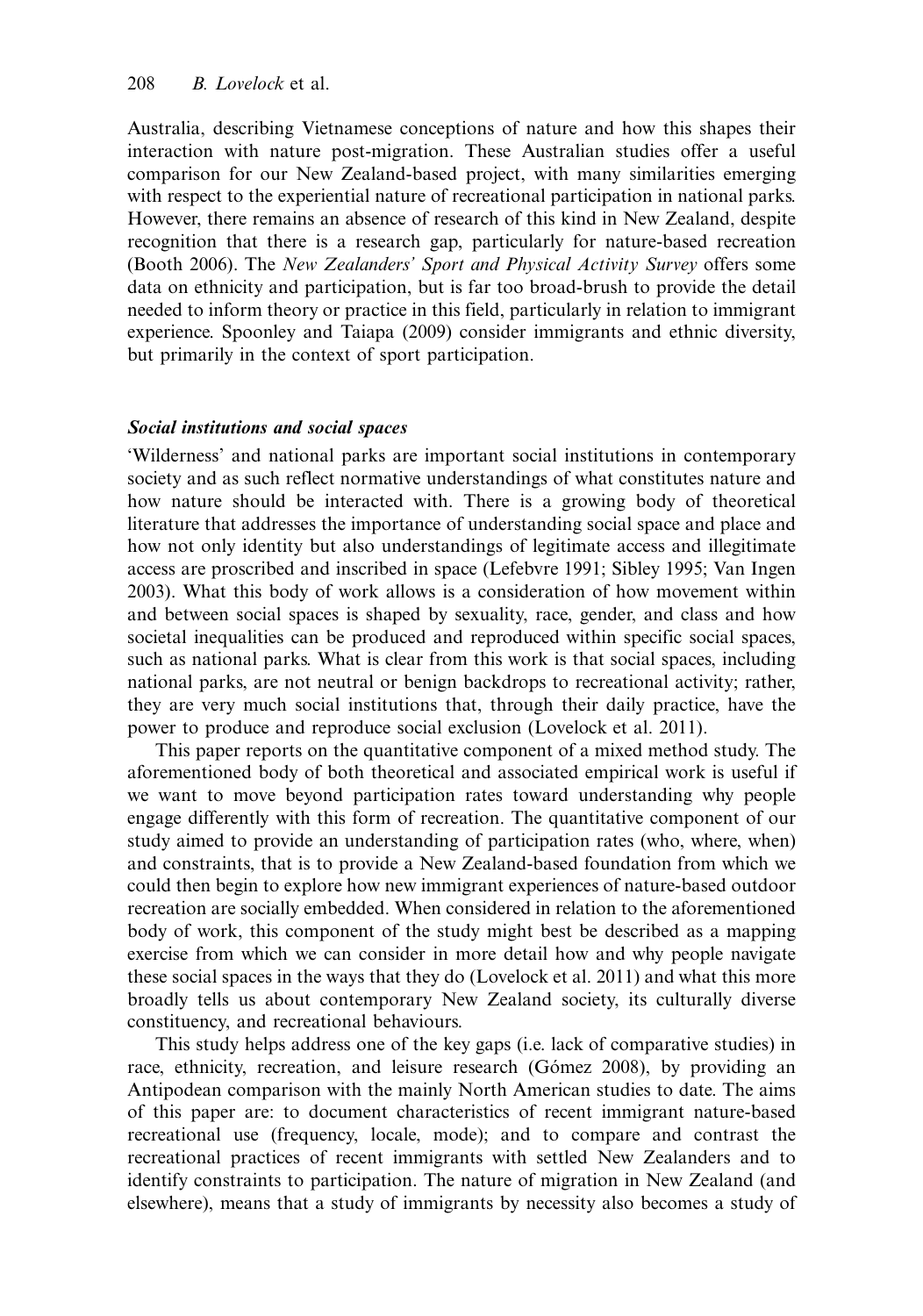ethnicity. Hence in this study a range of recreation participation and motivation variables are tested against both migrant status and ethnicity.

#### Methods

#### The research setting

From 1840 through to the 1960s, most immigrants came to New Zealand from the United Kingdom and Ireland (Spoonley and Taiapa 2009). With the development and consolidation of manufacturing in the 1960s immigration from the Pacific provided an important and growing pool of labour (Lovelock and Leopold 2008). This migratory flow was stemmed in response to the recession following the oil shocks in the 1970s and it would not be until the 1980s that substantial changes were made to New Zealand's immigration policy. The ongoing recession was responded to in the 1980s with radical restructuring of the New Zealand economy informed by a range of neoliberal economic and social policies. In line with these policy shifts, immigration policy also underwent significant change as New Zealand sought to align itself with the growing and emergent economies in Asia and shift toward a more service-based economy typical of a late capitalist society. For the first time in New Zealand settler history, immigrants were sought from Asia for permanent residence and the emphasis was on attracting skilled labour and those with capital to invest (Bedford and Ho 2006). While immigrants from the United Kingdom and Australia remained and continue to be numerically dominant, immigrants from a range of Asian countries comprise a significant population amongst new settlers. New Zealand, after 2000, had the highest rate of immigration per capita in the OECD, with immigrants comprising 22.9% of the population.

Immigrants from China and India have increased significantly in the last 20 years and now dominate the inflows of Asian immigrants to New Zealand. While Asians are predominant in the Auckland migrant community (13.5% of immigrants), the traditional source countries of the United Kingdom and Ireland are still the greatest source of immigrants for New Zealand overall (6.6% as compared to 6.5% from Asia) (Statistics New Zealand 2006). The National Ethnic Population Projections:  $2006 - 2026$  predict a doubling of the Asian population by 2026 to 788,000 and Pasifika (Polynesian Pacific peoples) increasing by about 60% to 482,000 (the population of New Zealand is only 4.4 million). The effect on cities, especially Auckland (one study site), is more concentrated, with Asian population growth expected to dominate (Spoonley and Taiapa 2009). Wellington, the second study site, has an immigrant population profile more reflective of that of New Zealand as a whole, with a more diverse migrant base.

While these figures provide a broad overview of the countries of origin for new settlers in New Zealand, they of course do not provide any insight into the considerable social and cultural diversity between and within these 'national origin' categories. Nor do they provide any indication of the range and diversity of skills or economic circumstances of these new settlers both pre- and post-arrival. It is also important to note that these changes in immigration policy were contentious, provoking at times overt racism and consequently revealing how race still informs the politics of inclusion and exclusion in New Zealand society. These issues are discussed more fully by the authors in a paper which addresses the qualitative findings of this mixed method study (Lovelock et al. 2011); nonetheless, they do have a bearing on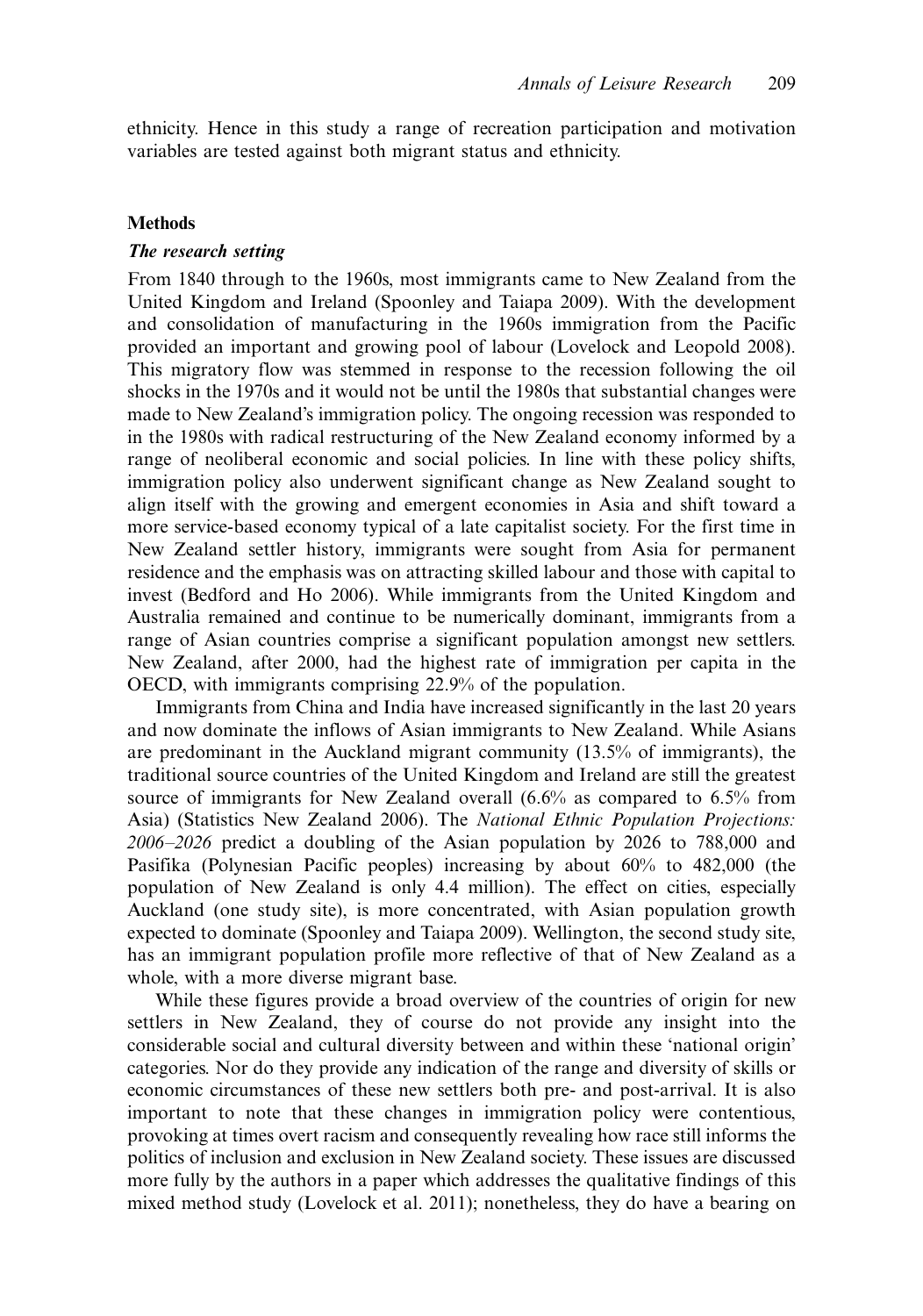the results we present here in terms of participation rates and constraints to participation for new immigrants.

Research throughout the 1990s and 2000s continually demonstrated that settling into New Zealand society was difficult for new immigrants from Asia and India, but particularly for immigrants from China (Boyd 2003). Yet, at this time there was no settler policy for new immigrants, nor was any concerted effort made by state organizations to address the settlement needs of a growing minority with vastly different cultural heritages and where English was often a second language. Until 2004 any assistance provided fell to the voluntary sector, with many in this sector struggling to cope with demand; interestingly, within this sector recreational organizations did not play a significant role nor did they have an increase of membership comprising new immigrants from Asia or India (Lovelock and Trlin 2007). While New Zealand moved away from manufacturing toward a service economy, the transition typical of late modernity where leisure becomes more interwoven into everyday life (Jamal, Everett and Dann 2003) arguably has not been fully realized for all. New Zealand largely remains modern for those who are economically marginal. The separation of work-leisure typical of modernity typifies the experience of the economically marginal which increasingly includes new immigrants, in particular those from Asia and South Asia.

In response to the problems faced by many new immigrants, a national settlement policy was introduced in 2004. Here, the concept of assimilation (and acculturation) was abandoned and the new concept of *integration* was embraced. Integration, in contrast to assimilation, involves both the host society and the new immigrant adapting in response to one another. No longer were new immigrants to be expected to become the same as the majority population; rather, their difference was to be celebrated and embraced (Lovelock and Trlin 2007). This represents a significant shift in as much as it assumes societal change in response to new migratory flows and it demands that social institutions will adapt and change along with changes in their constituency.

While space prevents a fuller discussion of the historical antecedents to contemporary park composition, organization, and management in New Zealand, it is important to note that these sites, as social spaces, reflect the development and establishment of national identity and are managed by the state for all New Zealanders (Lovelock et al. 2011). Yet, in many ways increasing cultural pluralism is not evident in these places. At best, biculturalism is acknowledged, where Māori as the indigenous population, the Treaty of Waitangi and the principles enshrined in this Treaty are recognized through the Conservation Act (1987). This Act outlines a commitment to the co-management of conservation estates with Māori and acknowledges New Zealand's ethnic relations policy of biculturalism (Lovelock et al. 2011). In practice, co-management has been slow to emerge and the 'bi' of the biculturalism, Māori/Pakeha, obscures an increasingly culturally and ethnically diverse 'Pakeha' consitutuency and simultaneously reveals that Pakeha in effect means 'white' (Lovelock et al. 2011). Clearly then to be non-white and Pakeha is a curious position to occupy in contemporary New Zealand society.

### The survey and survey sample

The questionnaire survey comprised 34 questions within four sections. This paper focuses on the section that addresses frequency of participation, social interactions,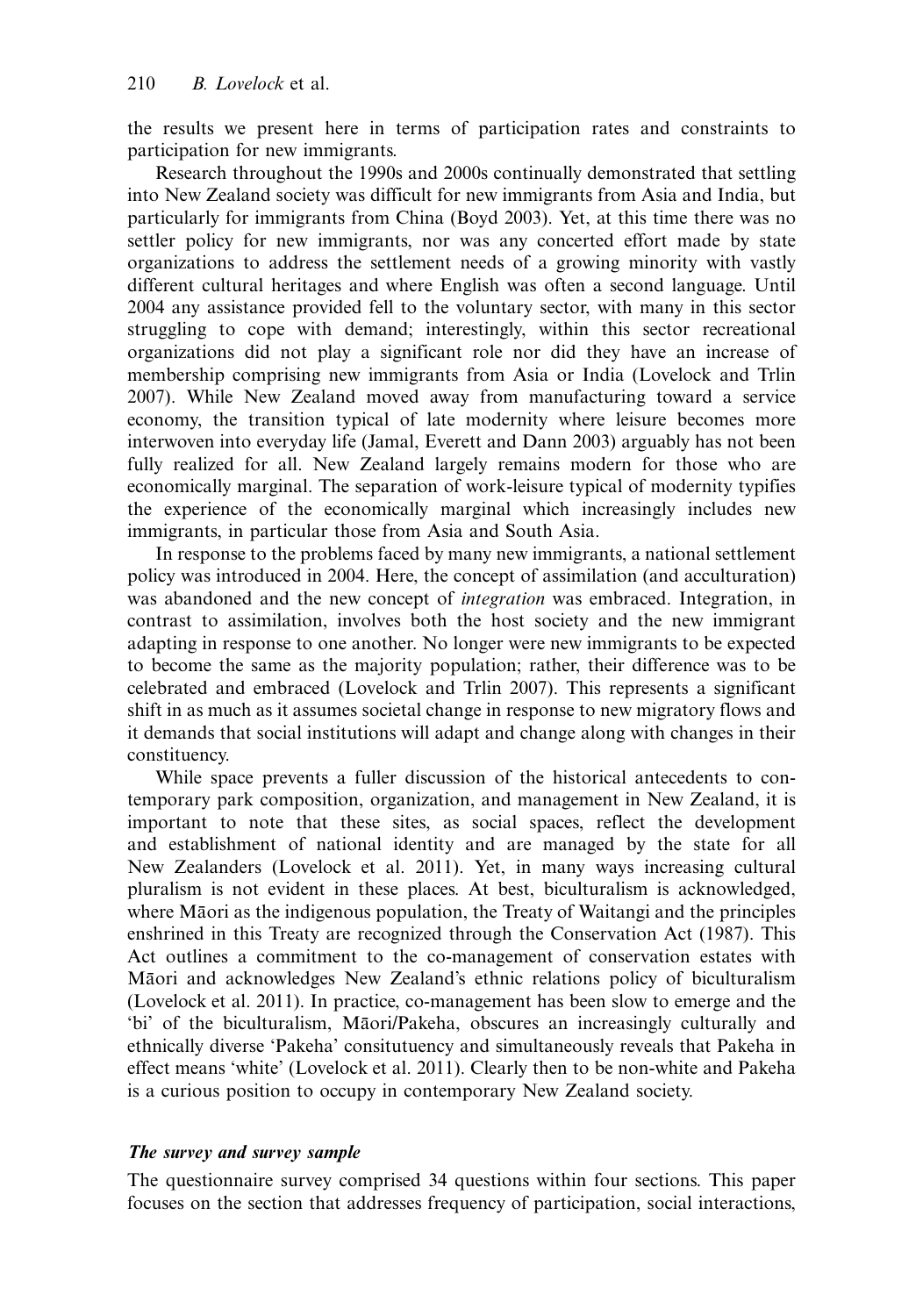motivational factors, and features sought in natural areas. In order to foster crossnational comparisons of the data, a number of items were adapted from previous studies of migrant recreation undertaken in North America. The questions measuring frequency of participation in outdoor recreation, the nature of the recreation party (size and ethnic composition), and attributes of outdoor recreation areas were adapted from Ho et al. (2005). The items for the benefits of outdoor recreation related to interaction, family, children, escape, relaxation, exercising, and open space, and were based on Iso Ahola's Benefits of Leisure Scale (1980) substantiated by findings from Tinsley, Tinsley and Croskeys (2002) and used in Gómez' (2006) study of Puerto Ricans in Massachusetts, USA. These used a fivepoint Likert scale.

After consultation with informants within key ethnic/migrant groups in New Zealand, two language versions of the questionnaire were developed: English and Chinese (Mandarin). Many of New Zealand's migrant groups such as South Asians have good levels of English (English proficiency is one immigration criterion). The decision to develop a Chinese version was based in part upon language proficiency and on the size of the Chinese migrant community in New Zealand. Back-translation of the questionnaire to English was conducted to ensure item consistency.

The sample population was drawn from two study sites: Auckland (population 1 million) and Wellington (population 400,000), as these centres have the highest densities of immigrants in New Zealand. Both cities have a similar range of naturebased recreational opportunities available along their coastlines, and within their networks of regional parks and public conservation lands.

Distribution was by post, hand delivery through immigration settlement coordinators, and online advertising. Questionnaires were posted to a stratified random sample of 2000 households in order to access a broad cross-section of both immigrants and New Zealand-born residents in the study. The second method of distribution was convenience sampling, through migration settlement coordinators, to increase the representation of immigrants in the sample. Online advertising in a migrant newsletter allowed potential participants to request a questionnaire directly.

The total number of returned questionnaires was 433. This represents 22% of the distributed questionnaires, but we hesitate to call this a 'response rate' as we do not know accurately how many questionnaires were actually placed in front of how many potential respondents. Baruch (1999) acknowledges the difficulty in defining what is a 'acceptable' response rate, but notes that for some targets of traditional marketing type studies, responses as low as  $36\% \pm 13\%$  are the norm. Considering the issue outlined above, together with the nature of the target population (ethnicity, language, access), and the subject matter of the survey, we believe that our sample is acceptable for this type of study.

Data from the survey was entered into the SPSS statistical software and descriptive and inferential analysis undertaken, including Chi-square and ANOVA where appropriate.

#### Immigrant status and ethnicity

For immigrant status, three categories were included (based on length of time in New Zealand): New Zealand-born; new immigrants (up to 5 years); and settled immigrants (more than 5 years). Chronological time is not always a good guide to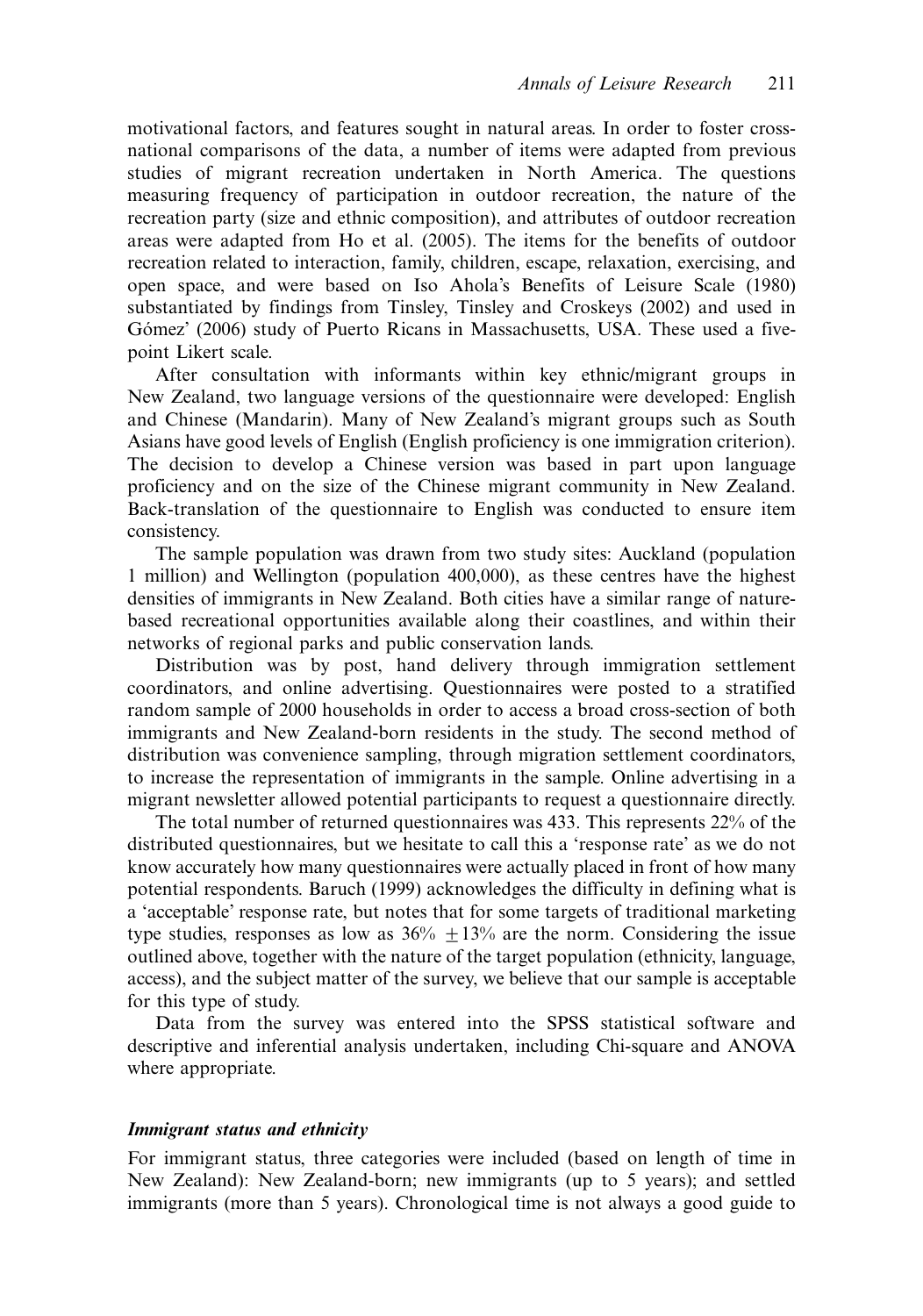'settlement', but the practicalities of research provide an imperative to create categories in order to facilitate meaningful data analysis for stakeholders. The cohorts used in this study are based on criteria adopted by or suggested in previous studies of immigrants (e.g. Khoo and McDonald 2001; Pernice et al. 2000; Trlin and Watts 2004).

The data for ethnicity was obtained from 11 predetermined categories based on the New Zealand Census. Ultimately these were collapsed into four categories (Table 1). A large number of 'Other' ethnic identities were represented, with a total of 42 different ethnicity responses. Categorization for analysis was determined as follows:

- . NZ European (plus anyone who identified as a 'New Zealander' in the 'Other' category)
- . European (e.g. British, Irish, German)
- Chinese
- . Other (All other ethnicities, including Asian, African, and from the Americas, as well as those who identified multiple ethnicity e.g. NZ/European/Swiss or NZ/European/ Māori)

Merging 42 ethnicities into one 'Other' category is far from the ideal approach, as there are many and diverse ethnicities concealed within such a category. It is equally as problematic to group respondents in the 'European' category. As Winter, Jeong and Godbey (2004) note, studies of within-group differences are necessary to provide insight into the differences and similarities found within and between groups. Unfortunately the sheer number of 'Other' ethnicities in this study and the modest overall sample size precluded this here. The frequency of individual ethnicities was often quite small, preventing any meaningful statistical analysis if they were all to be treated separately.

# **Results**

# Sample composition

# Ethnicity

Respondents were primarily New Zealand European (46.7%), followed by Other  $(26.6\%)$ , Chinese  $(18.9\%)$ , and European  $(7.7\%)$ . Only four questionnaires were returned from respondents who identified as Māori, a sample too small for separate statistical analysis. While the New Zealand-born respondents were overwhelmingly of New Zealand European ethnicity, the New Immigrants cohort was dominated by 'Other' ethnicity, but with Chinese and European contributing significant numbers (Table 1). The Settled Migrant cohort was dominated by Chinese, with 'Other' a significant component too. It should be noted that a significant number of Settled Immigrants recorded their ethnicity as NZ European.

# Profile of respondents

There was a significant difference in age distribution by migrant status. New Immigrants tended to fall into the younger age category, '25–44 yrs', while Settled Immigrants were more prevalent in the older age categories, over 45 years of age (Table 2). Response by gender was predominantly female (64.6% as compared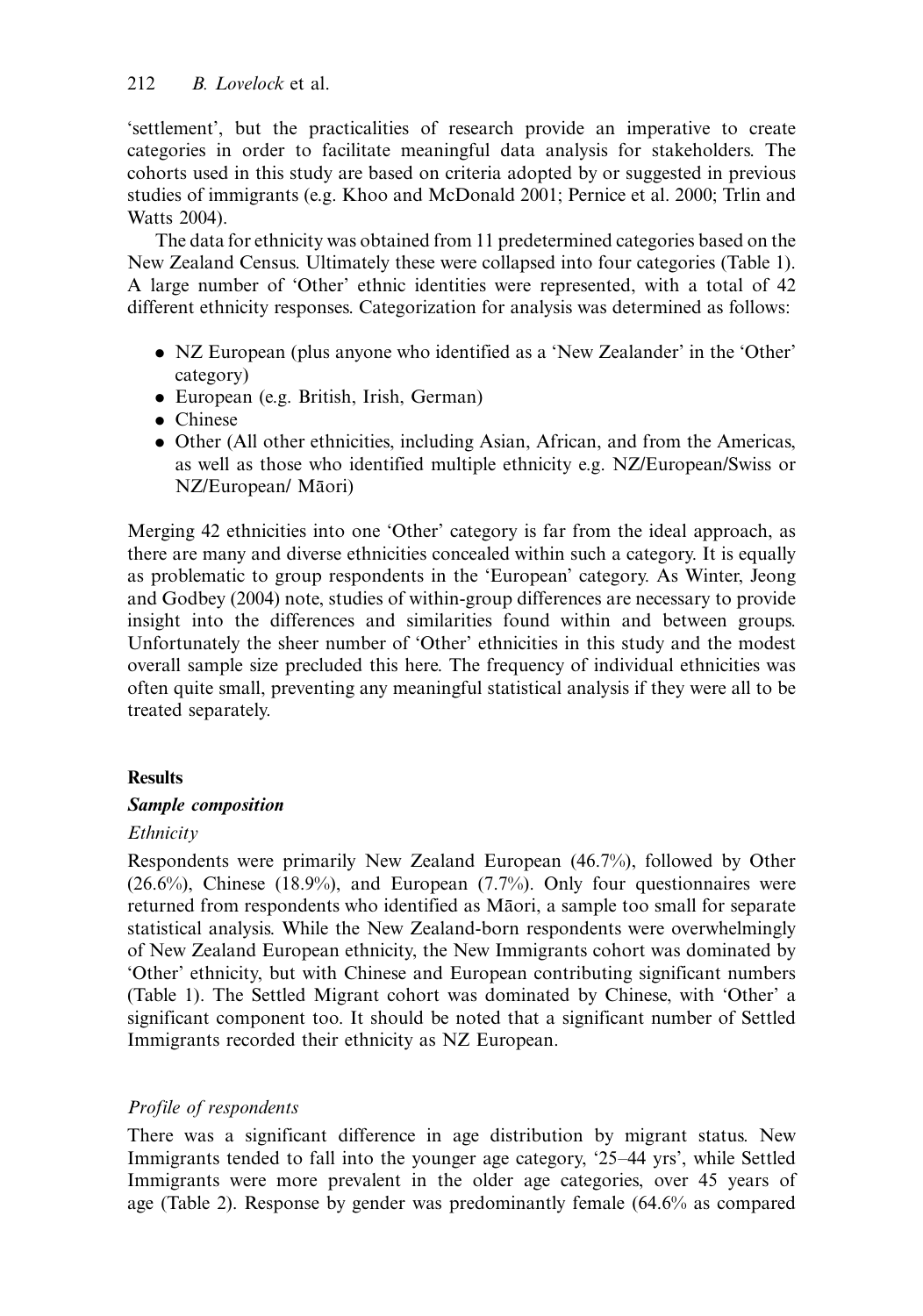| Ethnicity   |          |               |     | Migrant Status |                 |               |       |
|-------------|----------|---------------|-----|----------------|-----------------|---------------|-------|
|             | NZ-born  |               |     | New Migrant    | Settled Migrant |               |       |
|             | n        | $\frac{0}{0}$ | n   | $\frac{0}{0}$  | n               | $\frac{0}{0}$ | Total |
| NZ European | 165      | 89.2%         | 6   | $5.7\%$        | 29              | 21.3%         | 200   |
| European    | $\theta$ | $0\%$         | 20  | 18.9%          | 13              | 9.6%          | 33    |
| Chinese     |          | $0.5\%$       | 22  | 20.8%          | 37              | 41.9%         | 80    |
| Other       | 19       | $10.3\%$      | 58  | 54.7%          | 57              | $27.2\%$      | 114   |
| Total       | 185      | 100%          | 106 | $100\%$        | 136             | $100\%$       | 427   |

Table 1. Composition of migration/ethnicity categories.

to 35.4%) and this was reflected across migrant group and ethnicity. The majority of respondents indicated that they had a partner in New Zealand, but did not have children living with them.

Most respondents indicated they were in full-time or part-time employment. Collectively, about one-third of respondents indicated they were unemployed, retired, or students. There was a significant difference for employment status among the different migrant categories (chi-square  $p \le 0.01$ ). New Zealand-born respondents were more likely than Immigrants to be fully employed; similarly so for part-time employment. Settled Immigrants were more likely to indicate retired status than the other groups.

All respondents were asked to indicate their annual personal income. Significant differences were found between income levels by migrant status and ethnicity (chi-square  $p \le 0.01$ ). New and Settled Immigrants were more likely to have a lower income than New Zealand-born respondents. The majority of New and Settled Immigrants were in the lowest income bracket. Findings were similar for personal income and ethnicity. Chinese and Other respondents generally indicated lower incomes than New Zealand European or European, with the majority having an income less than NZ\$40,000, with few earning above NZ\$80,000.

All respondents were asked to indicate their highest level of formal education. Significant differences were also found for level of education by migrant status. New Immigrants are more likely than the other groups to have a university degree.

#### Main outdoor nature-based activity

Respondents were asked to indicate the types of nature-based recreational activities they had participated in within the past 12 months. The information sheet for participants stressed that only recreation within outdoor natural areas was to be considered in the study. This included wild and natural areas, such as those found in forest parks, national parks, conservation parks, and reserves. This also included beaches and the coastline, but away from the city centre. It was noted that outdoor natural areas did not include local urban parks, gardens, or playing fields.

The most common outdoor activities were short walks (89.6%), followed by nature viewing (58.7%), photographing nature (39.1%), and tramping/hiking/ trekking (37.2%) (Figure 1). When considered by migrant status, New Zealandborn respondents tended to have higher participation rates than immigrants for all listed activities apart from nature viewing and photographing nature,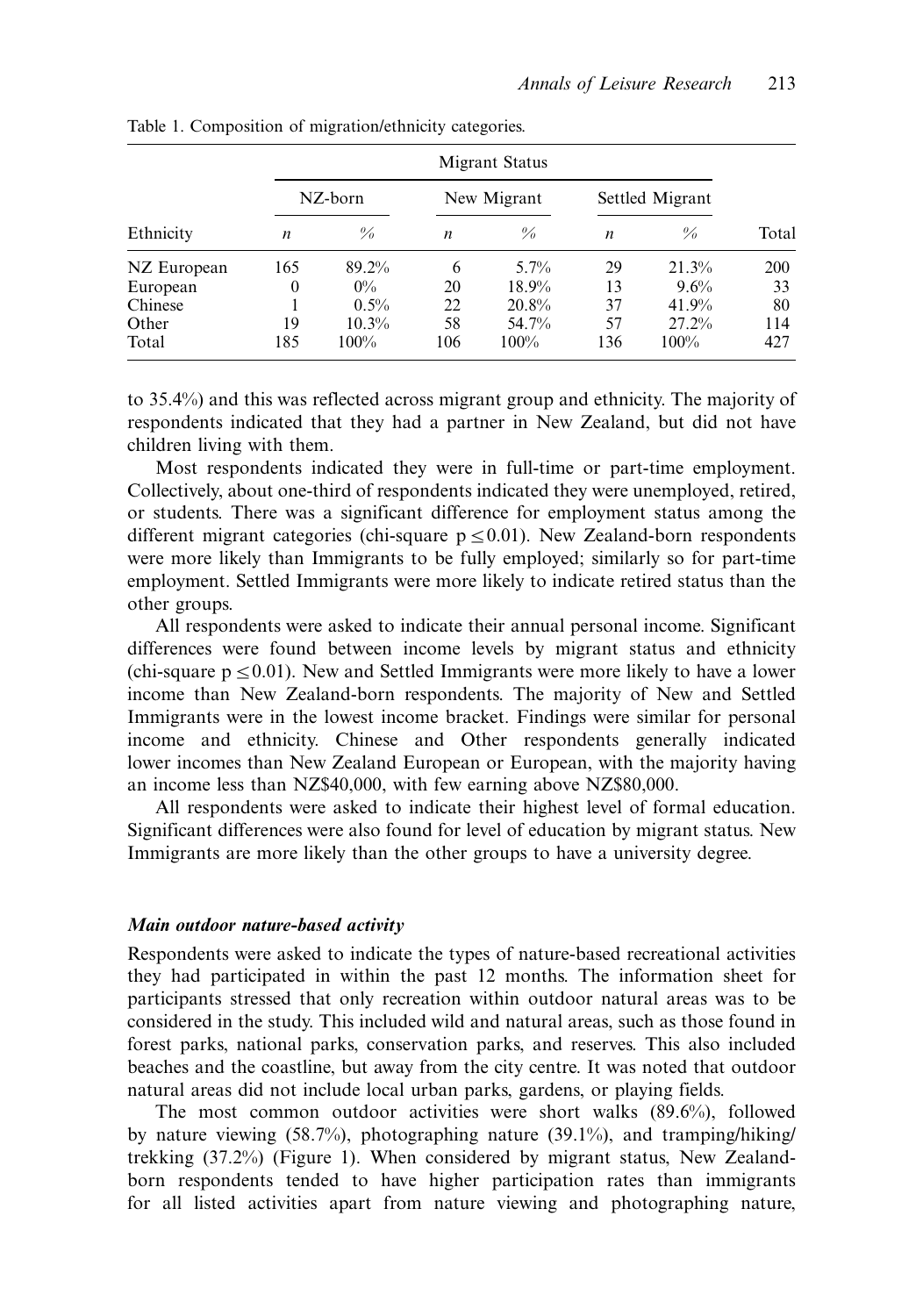# 214 B. Lovelock et al.

|                              |                  | NZ-born       |                  | New<br>migrant |                  | Settled<br>migrant |       |               |
|------------------------------|------------------|---------------|------------------|----------------|------------------|--------------------|-------|---------------|
| Age                          | $\boldsymbol{n}$ | $\frac{0}{0}$ | $\boldsymbol{n}$ | $\frac{0}{0}$  | $\boldsymbol{n}$ | $\frac{0}{0}$      | Total | Total percent |
| $15-24$ yrs                  | 18               | 9.5%          | 7                | 6.6%           | $\overline{2}$   | 1.5%               | 27    | 6.3%          |
| $25-44$ yrs                  | 98               | 51.6%         | 62               | 58.5%          | 53               | 39.6%              | 213   | 49.5%         |
| 45-64 yrs                    | 61               | 32.1%         | 31               | 29.2%          | 54               | 40.3%              | 146   | 34.0%         |
| $65 + yrs$                   | 13               | 6.8%          | 6                | 5.7%           | 25               | 18.7%              | 44    | 10.2%         |
| Gender                       |                  |               |                  |                |                  |                    |       |               |
| Male                         | 65               | $34.2\%$      | 40               | 37.7%          | 47               | 35.3%              | 152   | 35.4%         |
| Female                       | 125              | 65.8%         | 66               | 62.3%          | 86               | 64.7%              | 279   | 64.6%         |
| Partner in New Zealand       |                  |               |                  |                |                  |                    |       |               |
| Yes                          | 131              | 68.9%         | 83               | 78.3%          | 96               | 72.2%              | 310   | 72.3%         |
| N <sub>o</sub>               | 59               | 31.1%         | 23               | 21.7%          | 37               | 27.8%              | 119   | 27.7%         |
| Dependent Children           |                  |               |                  |                |                  |                    |       |               |
| Yes                          | 65               | 34.6%         | 42               | 40.4%          | 54               | 41.2%              | 161   | 38.1%         |
| N <sub>o</sub>               | 123              | 65.4%         | 62               | 59.6%          | 77               | 58.8%              | 262   | 61.9%         |
| <b>Employment Status</b>     |                  |               |                  |                |                  |                    |       |               |
| Full time                    | 101              | 53.4%         | 38               | 35.8%          | 58               | 43.0%              | 197   | 45.8%         |
| Part time                    | 49               | 25.9%         | 19               | 17.9%          | 19               | $14.1\%$           | 87    | 20.2%         |
| Unemployed                   | 8                | 4.2%          | 25               | 23.6%          | 16               | 11.9%              | 49    | 11.4%         |
| Student                      | 14               | 7.4%          | 12               | 11.3%          | 6                | 4.4%               | 32    | 7.4%          |
| Retired                      | 13               | 6.9%          | 11               | 10.4%          | 31               | 23.0%              | 55    | 12.8%         |
| Sickness Beneficiary         | $\overline{4}$   | 2.1%          | $\mathbf{1}$     | 0.9%           | 5                | 3.7%               | 10    | 2.3%          |
| Type of Occupation           |                  |               |                  |                |                  |                    |       |               |
| Professional or Manager      | 108              | 69.7%         | 32               | 49.2%          | 56               | 62.9%              | 196   | 63.4%         |
| Technician/Trade or          | 24               | 15.5%         | 16               | 24.6%          | 17               | 19.1%              | 57    | 18.4%         |
| Community/Personal Service   |                  |               |                  |                |                  |                    |       |               |
| Clerical & Administrative or | 22               | 14.2%         | 9                | 13.8%          | 13               | 14.6%              | 44    | 14.2%         |
| Sales                        |                  |               |                  |                |                  |                    |       |               |
| Labourer or Machinery        | 1                | 0.6%          | 8                | 12.3%          | 3                | 3.4%               | 12    | 3.9%          |
| Operators and Drivers        |                  |               |                  |                |                  |                    |       |               |
| Personal Income              |                  |               |                  |                |                  |                    |       |               |
| \$40,000 or less             | 56               | 31.8%         | 41               | 55.4%          | 54               | 50.0%              | 151   | 42.2%         |
| $$40,001 - $80,000$          | 72               | 40.9%         | 27               | 36.5%          | 371              | 34.3%              | 136   | 38.0%         |
| More than \$80,000           | 48               | 27.3%         | 6                | 8.1%           | 17               | 15.7%              | 71    | 19.8%         |
| Highest Level Education      |                  |               |                  |                |                  |                    |       |               |
| Primary school               | $\overline{0}$   | $0\%$         | 8                | 7.7%           | 5                | 3.9%               | 13    | 3.1%          |
| Secondary school             | 26               | 13.8%         | 8                | 7.7%           | 21               | 16.4%              | 55    | 13.1%         |
| Trade certificate or diploma | 45               | 23.8%         | 18               | 17.3%          | 19               | 14.8%              | 82    | 19.5%         |
| University degree or higher  | 118              | 62.4%         | 70               | 67.3%          | 83               | 64.8%              | 271   | 64.4%         |

|  |  | Table 2. Socio-economic profile of sample by migrant status. |  |  |  |
|--|--|--------------------------------------------------------------|--|--|--|
|  |  |                                                              |  |  |  |

mountaineering/climbing, and freshwater fishing. New Immigrants have the highest participation rates for these four activities (although the latter two activities have very low participation overall).

Respondents indicated the number of outdoor recreational activities participated in over the last 12 months (Table 3). There was a significant difference between the means (F  $(2, 43) = 3.54$ , p < 0.05), with New Zealand-born participants engaging in a higher number of activities than Immigrants. Also, New Immigrants engaged in more activities than Settled Immigrants. There were also significant differences by ethnicity (F  $(3, 424) = 8.13$ ,  $p \le 0.001$ ): those of European ethnicity had the highest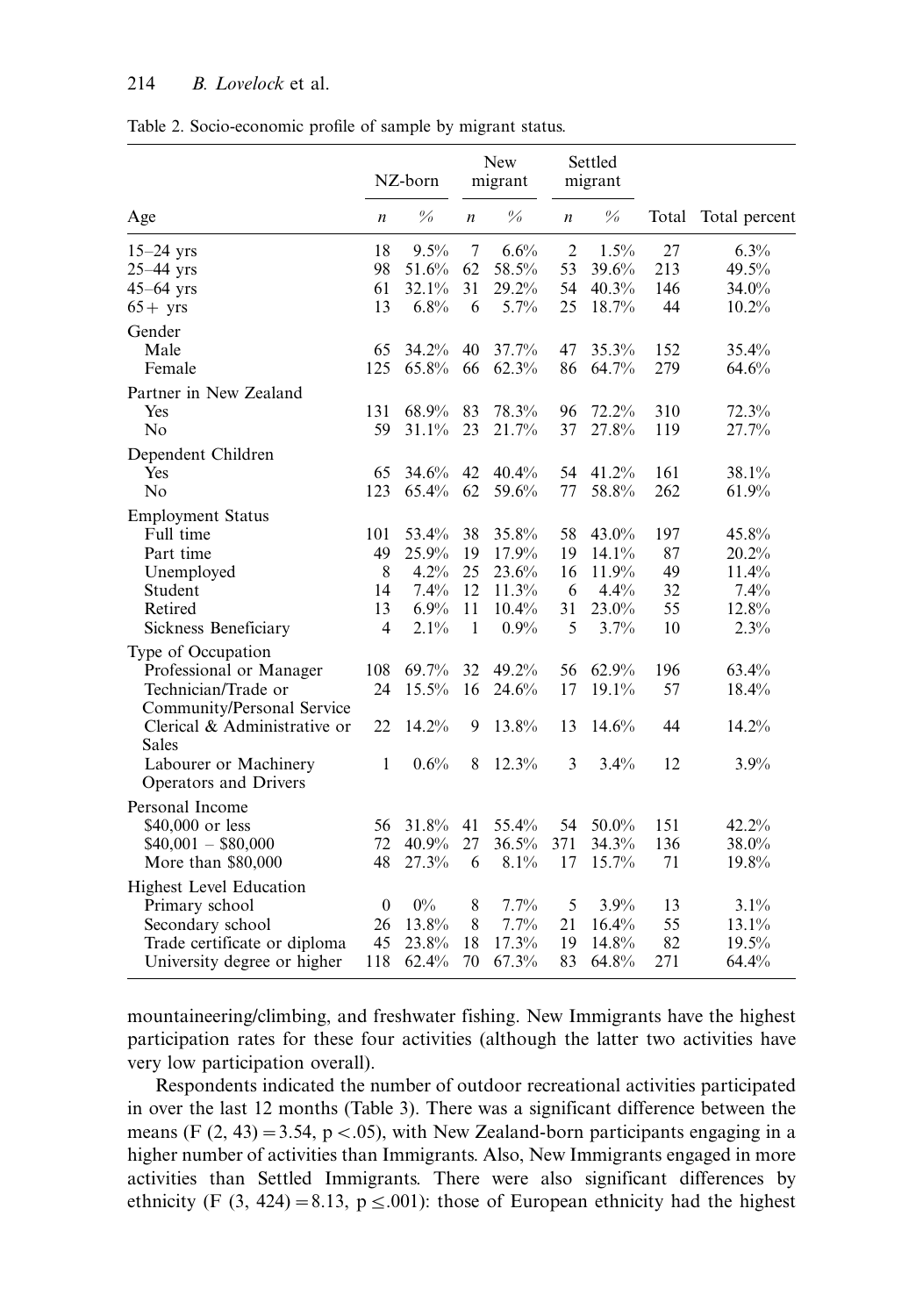

Figure 1. Primary nature-based recreation activity by migrant status.

number of activities, followed by New Zealand European. Those of 'Other' ethnicity and Chinese had fewer activities.

Each respondent was asked if they belonged to an outdoor activity club or organized group (i.e. tramping club, bird watching group, etc.). The majority of respondents (86.7%) were not a member of an outdoor club, with only 7.8% indicating they belonged to an outdoor club. There were no significant differences for membership to an outdoor club by migrant status or ethnicity.

### Frequency of participation in outdoor recreation

Respondents were asked how often they had visited natural areas for recreation purposes in the past 12 months. The most common frequency for participation

| Migrant Status                                           | Mean number of recreational activities |  |  |  |
|----------------------------------------------------------|----------------------------------------|--|--|--|
| NZ-born<br>New Migrant<br>Settled Migrant                | 4.29<br>3.88<br>3.53                   |  |  |  |
| Ethnicity<br>NZ European<br>European<br>Chinese<br>Other | 4.32<br>4.79<br>3.15<br>3.38           |  |  |  |

Table 3. Recreational activities participated in by migrant status and ethnicity.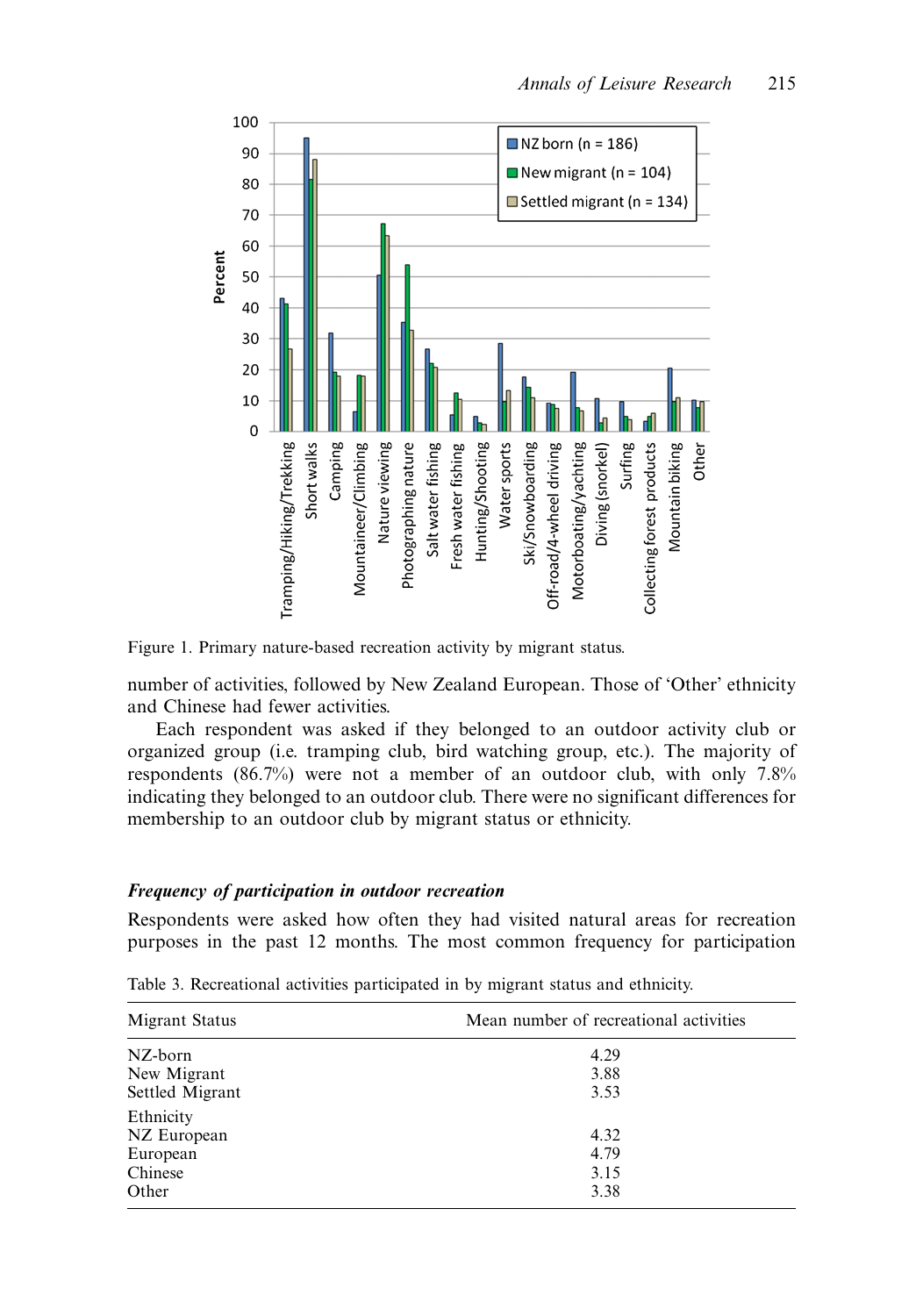(all respondents) was  $3+$  times in 12 months (28.2%), followed by 1–2 times per month (21.3%), then 1–2 times in 12 months (15.4%),  $3+$  times per month (11.9%), weekly (11.0%), daily (6.7%), and never (3.9%). Chi-square tests revealed no differences in participation by age, gender, presence of partner or of children in household, education level, or income. Employment status has a marginal effect  $(\chi^2 = 45.86; df = 30; sig. = .032)$ , with retired respondents having slightly lower frequencies of participation.

Significant differences existed for frequency of participation by migrant status  $(\chi^2 = 34.07; df = 12; sig. = .001)$ . Both New and Settled Immigrants had higher frequencies than New Zealand-born respondents for weekly and daily/most days participation. Significant differences were also found for frequency of recreation participation by ethnicity ( $\chi^2$  = 42.13; df = 18; sig.  $\leq$  001). Again, New Zealand European respondents' participation peaked at  $3+$  times/year, while respondents of European ethnicity and 'Other' tended to participate in outdoor activities more frequently, at 12 times per month. However, Chinese respondents participated in outdoor recreation less frequently than other groups, peaking at  $1-2$  times per year.

### The nature of the recreation party

Respondents were asked about the size of the recreation party  $-$  how often they recreate solo, with one to two people, with three or more people. Frequency categories that were provided included 'never', 'sometimes', and 'almost always'. Significant differences were found for this item by migrant status ( $\chi^2 = 12.95$ ; df = 4; sig. = .012), with Immigrants (and in particular New Immigrants) tending to avoid solo recreation more than New Zealand-born respondents. Respondents were asked to indicate their frequency of taking outdoor trips with  $1-2$  people. Again, significant differences were found for this item by ethnicity ( $\chi^2 = 13.29$ ; df = 6; sig. = .039). Those falling into 'Other' ethnicity tend to be more strongly represented in the 'never' recreate with  $1-2$  people category (and conversely less well represented in the 'almost always' category). Respondents were asked to indicate their frequency of taking outdoor trips with large groups (3 or more people). No significant differences were found by migrant status or ethnicity for this item.

Respondents were asked if they make outdoor trips with others from their own ethnic group. Overall, the most common response was 'Almost always' (30%), with only 9.6% of respondents 'Never' taking trips with their own ethnic group. Significant differences were found for this item by ethnicity ( $\chi^2 = 18.35$ ; df = 6; sig. = .005). New Zealand Europeans tended to recreate more with their own ethnic group. Those in the 'Other' ethnicity category were least likely to recreate just with their own ethnic group.

### Constraints to participation

Statistically significant differences were found by migrant status for all constraints to participation: cost of equipment, cost of transport, not having people to recreate with, distance from recreation areas, lack of knowledge of recreation areas, and lack of experience were all significant constraints to migrant recreation. For the Chineseborn and those from 'Other 'countries the proximity of recreation areas to home was an important feature. Given the income data for the migrants from this study (low relative to New Zealand-born respondents), and from previous work, these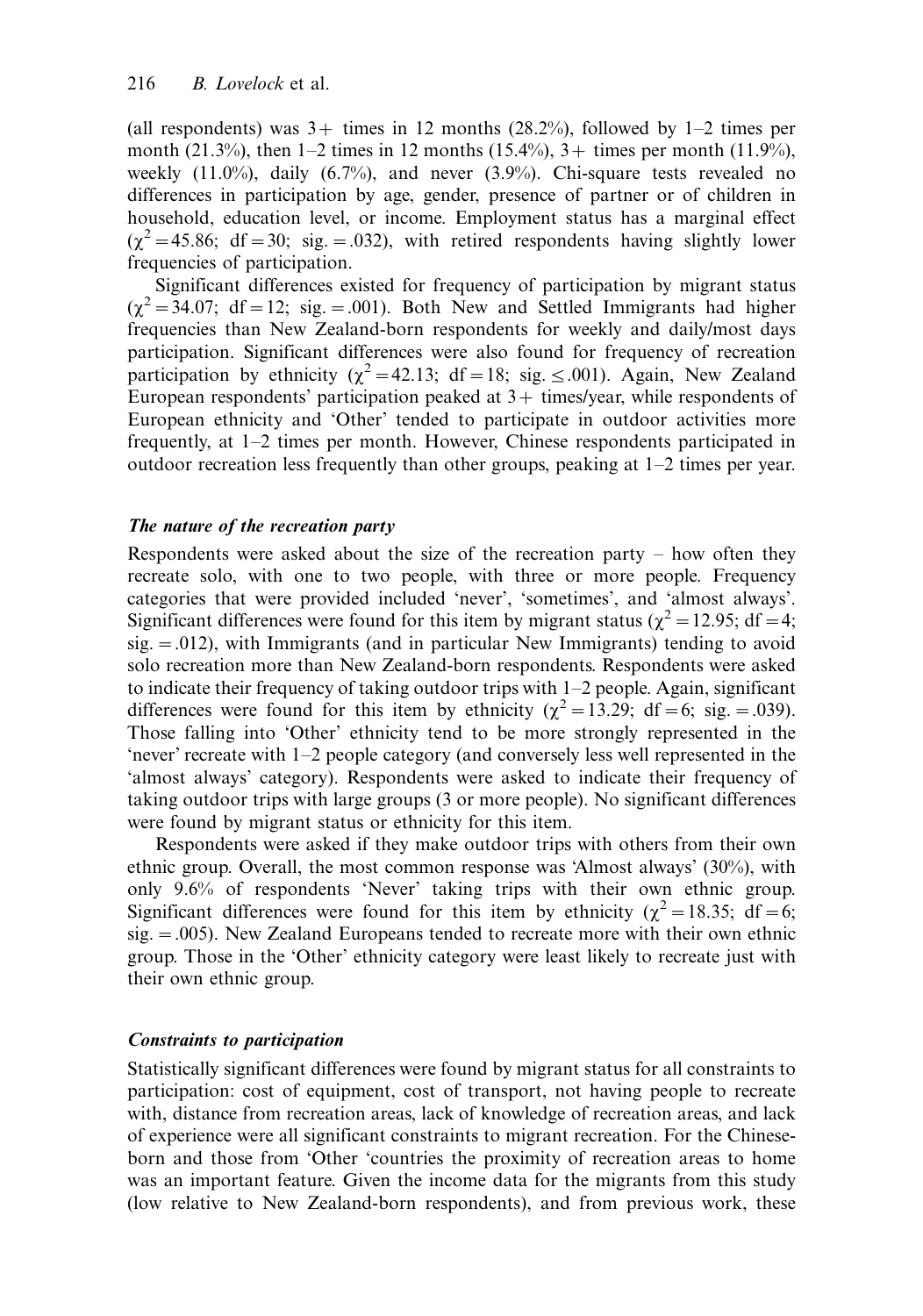economic constraints to participation were somewhat predictable. A more detailed discussion of the constraints to participation is given in another publication (Lovelock et al., forthcoming).

#### Important features of natural areas

Respondents were asked how important certain features were when visiting a natural area for recreation. Features included recreation facilities, scenic landscapes, wildlife abundance, water amenities, proximity to home, and information in native language. Respondents could indicate each feature as being 'very important', 'somewhat important', or 'not at all important'.

When visiting a natural area, the most significant features (based upon their ranking as 'very important') for the entire sample were scenic landscapes and recreation facilities (Table 4). Features that ranked as moderately significant were water amenities, wildlife abundance, information in native language, and proximity to home. No significant differences were found for important features of natural areas by migrant status, however there were differences by ethnicity for two features: recreation facilities and water amenities.

For the importance of recreation facilities, for example toilets, car parks, huts, and tracks, significant differences were found by ethnicity ( $\chi^2 = 29.61$ ; df = 6; sig.  $\leq .001$ ) but not by migrant status. A significantly higher proportion of Chinese respondents  $(67.5\%)$  and those of 'Other' ethnicity  $(76.3\%)$  considered recreation facilities to be a 'very important' feature of natural areas, compared with New Zealand European (56.8%) and European (37.5%) respondents.

There were significant differences, by ethnicity, for the importance of water amenities (e.g. coast, rivers, lakes) ( $\chi^2 = 18.91$ ; df = 6; sig. = .004). Chinese respondents felt water features to be less important than did the other ethnic groups. Only 23.8% of Chinese rated water amenities as 'very important' compared with 39.5% of New Zealand Europeans, and 47% of respondents of 'Other' ethnicity.

For the importance of 'wildlife abundance' as a feature of natural areas, no significant differences were found by migrant status or ethnicity. Overall, less than one-third of all respondents (29.3%) felt that wildlife is 'very important' when visiting natural areas.

For the availability of information in respondents' native language, no significant differences were found for the importance of this item by migrant status or ethnicity. The majority of respondents (all groups) felt information in their native language was not at all important. While Chinese and 'Other' ethnicity respondents rated information in their native language as being slightly more important than

| Features*<br>(Ranked in order of importance) | Very<br>Important | Somewhat<br>Important | Not at all<br>Important |
|----------------------------------------------|-------------------|-----------------------|-------------------------|
| Scenic landscapes $(n = 411)$                | $64.5\%$          | 32.5%                 | $3\%$                   |
| Recreation facilities $(n = 423)$            | 62.5%             | 32.5%                 | $5\%$                   |
| Water amenities $(n = 395)$                  | 38.5%             | 51.5%                 | 10%                     |
| Wildlife abundance $(n = 399)$               | 29.5%             | 53.5%                 | 17%                     |
| Information in native language $(n = 402)$   | 21.5%             | 27%                   | 51.5%                   |
| Proximity to home $(n = 405)$                | 19%               | 59%                   | $22\%$                  |

Table 4. Summary for important features of natural areas (all respondents).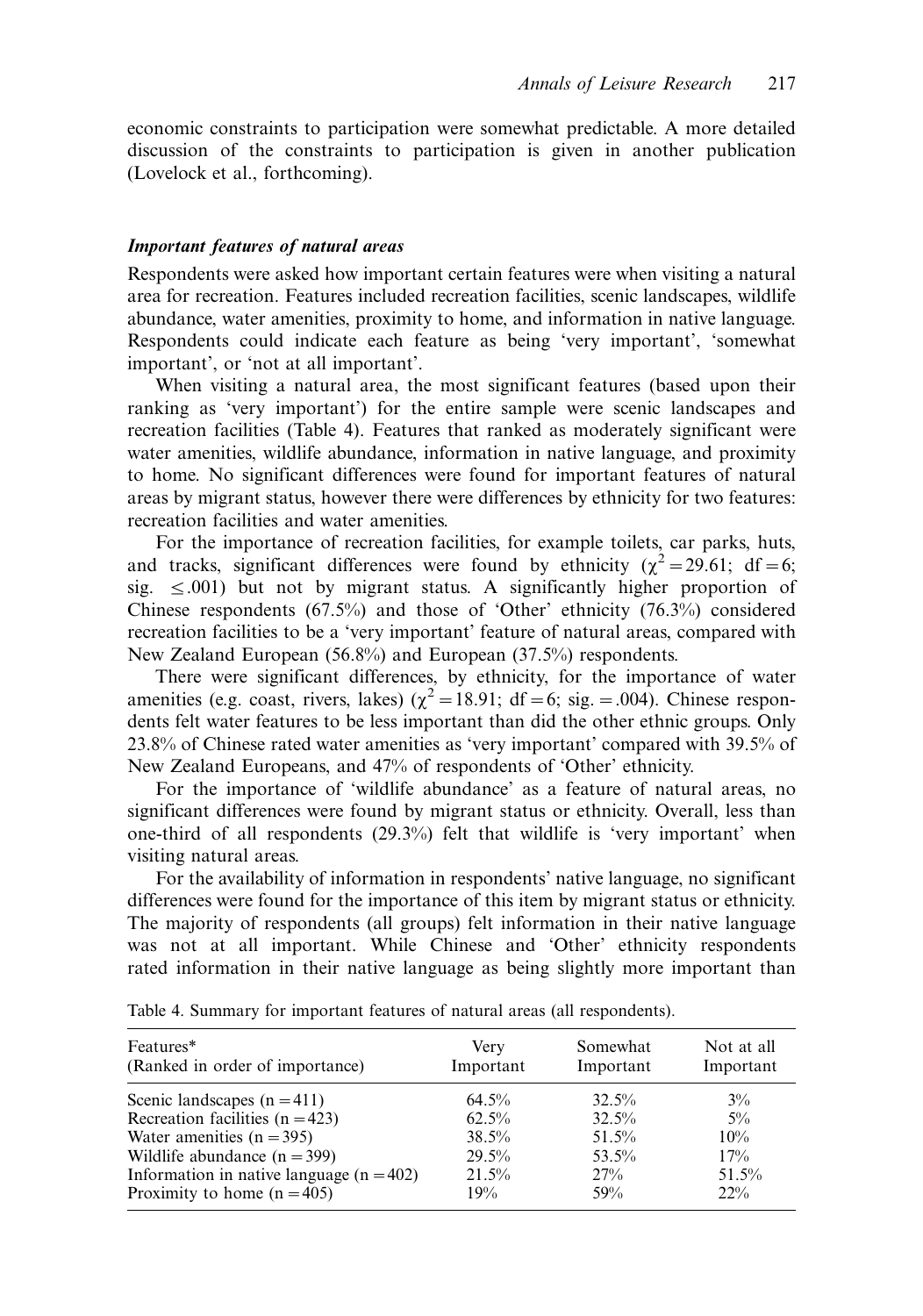New Zealand Europeans and Europeans, the difference was not statistically significant.

For 'proximity to home', no significant differences existed by migrant status or ethnicity. The majority of respondents overall (59%) felt that a natural area's proximity to home is 'somewhat important' for recreating there.

### Personal benefits of visiting natural areas

Respondents were asked to rate the importance of a number of personal benefits associated with visiting outdoor natural areas. A five-point scale was provided from 'very important' to 'not at all important'. Overall, the most important personal benefit by far for visiting natural areas (all respondents, based upon percentage of respondents rating item as 'very important') was to enjoy nature. This was followed by four benefits closely ranked: getting exercise; to spend time with family; to escape; and a place with lots of open space. A place for kids to go, and to socializes/create contacts were somewhat less important, while to gather/collect food was considered not at all important.

There were significant differences by migrant status for the following benefits of visiting natural areas: spending time with family and friends; socializing and creating contacts; and a place for kids to go (Table 5). New Immigrants rated spending time with family higher than did Settled Immigrants and New Zealandborn participants. Similarly, New Immigrants rated socializing and creating contacts higher than did Settled Immigrants and New Zealand-born respondents. The benefit of 'allows escape' was rated highest by New Zealand-born respondents, and lowest by New Immigrants.

There were also significant differences by ethnicity, for five of the eight benefits (Table 6). All ethnic groups rated the benefits of enjoying nature, exercise, and open space similarly. Chinese and 'Other' ethnicities rated the benefits of spending time with family, socializing and creating contacts, and a place for kids to go, as being more important than did those of New Zealand European and European ethnicity.

| <b>Benefit</b>                                 | NZ-born<br>Mean score | New Migrant<br>Mean Score | Settled Migrant<br>Mean Score | F         |
|------------------------------------------------|-----------------------|---------------------------|-------------------------------|-----------|
| Enjoy nature $(n = 414)$                       | 1.47                  | 1.30                      | 1.42                          | 1.839     |
| Exercise $(n = 412)$                           | 1.62                  | 1.73                      | 1.71                          | 0.666     |
| Spend time with family<br>$(n = 408)$          | 2.22                  | 1.47                      | 1.79                          | 15.869**  |
| Allows escape $(n = 398)$                      | 1.64                  | 2.19                      | 2.04                          | 10.459**  |
| A place with lots of open<br>space $(n = 398)$ | 1.80                  | 1.81                      | 2.05                          | 2.588     |
| A place for kids to go<br>$(n = 396)$          | 2.83                  | 2.45                      | 2.82                          | 1.954     |
| Socialize/create contacts<br>$(n = 398)$       | 3.03                  | 2.44                      | 2.90                          | $6.664**$ |
| Gather/collect food<br>$(n = 395)$             | 4.17                  | 3.92                      | 4.28                          | 2.262     |

Table 5. Personal benefits of visiting natural areas, by migrant status.

Note. Mean scores:  $1 = \text{very important}, 5 = \text{not at all important}.$ 

\*\* $p \le 0.001$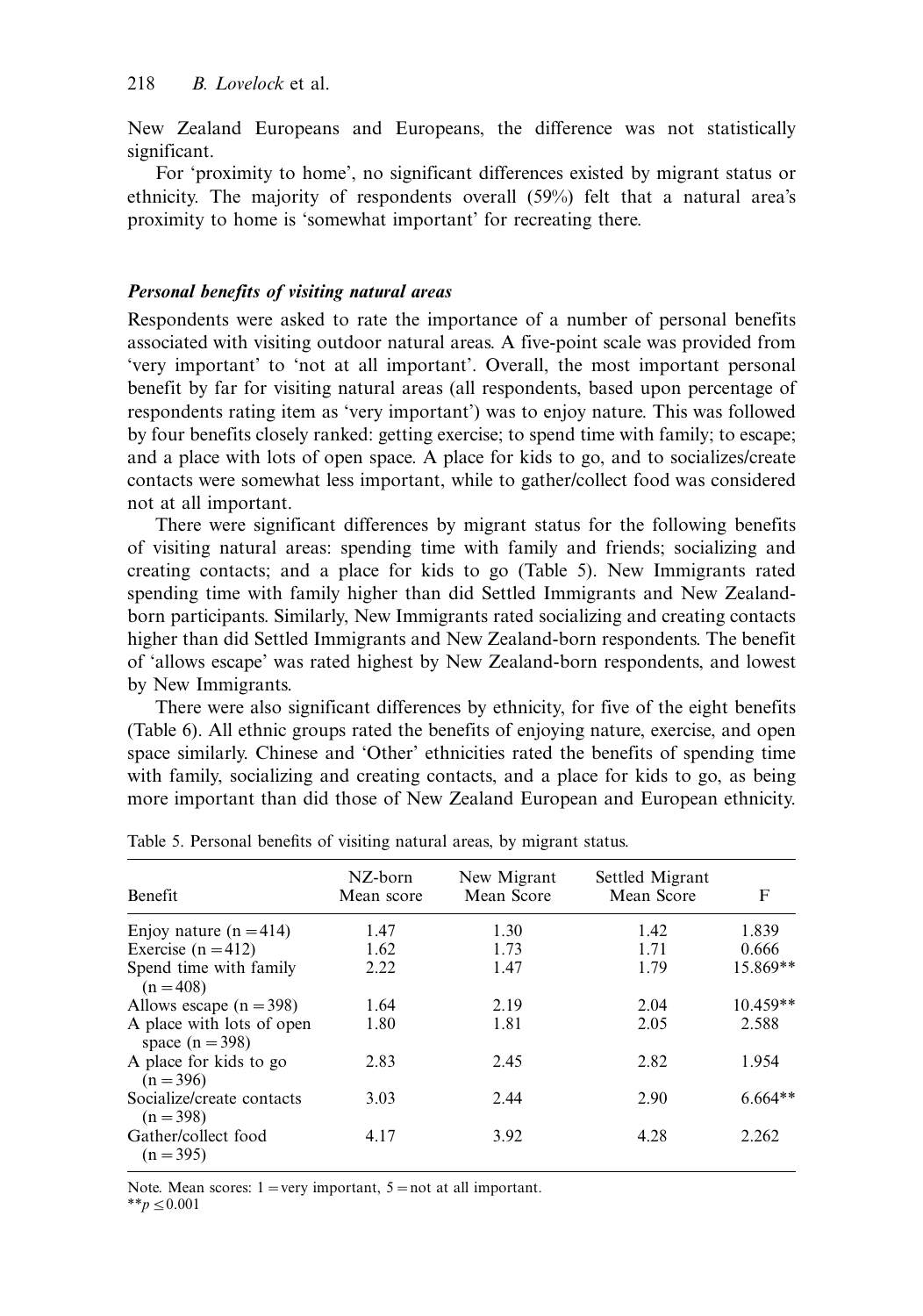| <b>Benefit</b>                              | NZ European European Chinese Other |      |      |      | F         |
|---------------------------------------------|------------------------------------|------|------|------|-----------|
| Enjoy nature $(n = 414)$                    | 1.45                               | 1.22 | 1.47 | 1.37 | 1.251     |
| Exercise $(n = 412)$                        | 1.60                               | 1.66 | 1.68 | 1.80 | 1.327     |
| Spend time with family $(n = 408)$          | 2.14                               | 1.84 | 1.64 | 1.70 | $5.463**$ |
| Allows escape $(n = 398)$                   | 1.62                               | 2.19 | 2.20 | 2.11 | $8.696**$ |
| A place with lots of open space $(n = 398)$ | 1.78                               | 1.94 | 2.09 | 1.88 | 1.691     |
| A place for kids to go $(n = 396)$          | 2.94                               | 3.16 | 2.77 | 2.20 | $5.756**$ |
| Socialize/create contacts $(n = 398)$       | 3.08                               | 3.10 | 2.71 | 2.45 | $6.003**$ |
| Gather/collect food $(n = 395)$             | 4.24                               | 4.69 | 4.10 | 3.86 | $4.136*$  |

Table 6. Personal benefits of visiting natural areas, by ethnicity.

Note. Mean scores:  $1 = \text{very important}, 5 = \text{not at all important}.$  $**_p<0.001$ 

 $*_{p} \leq 0.01$ 

New Zealand Europeans rated the benefit of 'allows escape' higher than did respondents of other ethnicities. And while it rated low overall as a benefit, gathering/ collecting food was rated highest by those of 'Other' ethnicity.

#### **Discussion**

The findings provide an interesting parallel to work undertaken in a North American setting. New Zealand as a settler society is broadly comparable to the United States in terms of its dominant Anglo population, and migrant diversity. The discussion below draws upon a number of studies undertaken in North America, however many of those studies were carried out in urban or semi-natural recreation settings. They are included here for broad comparison due to the paucity of studies that focus on migrant/ethnic minority use of sites that are wholly nature-based.

#### Participation rates

Immigrants participated in fewer forms of outdoor nature-based recreation than New Zealand-born participants. New Immigrants, however, participated in more activities than Settled Immigrants. The frequency of participation data is less clear, but overall, Immigrants (both New and Settled) participated on a par with, or more frequently than New Zealand-born respondents. Chinese had the lowest rates of participation. These findings support earlier studies (e.g. Gobster 2002; Ho et al. 2005; Tinsley, Tinsley and Croskeys 2002; Winter, Jeong and Godbey 2004) showing White Americans to have higher frequencies of participation than ethnic minorities – particularly Asians.

Studies that specifically address nature-based recreation (e.g. Johnson et al. 1998) show White Americans to have higher participation than African Americans. That study, however, found significant interactions between ethnicity and socio-economic status – suggesting that African American participation in nature-based recreation is more highly dependent upon income. The present study, however, showed that the range of socio-economic variables had no statistically significant link with frequency of participation.

The migrant participation finding in this study is at odds with a number of studies of immigrants that suggest lower participation rates (e.g. Aizlewood, Bevelander and Pendakur 2006; Wolch and Zhang 2004). Although undertaken in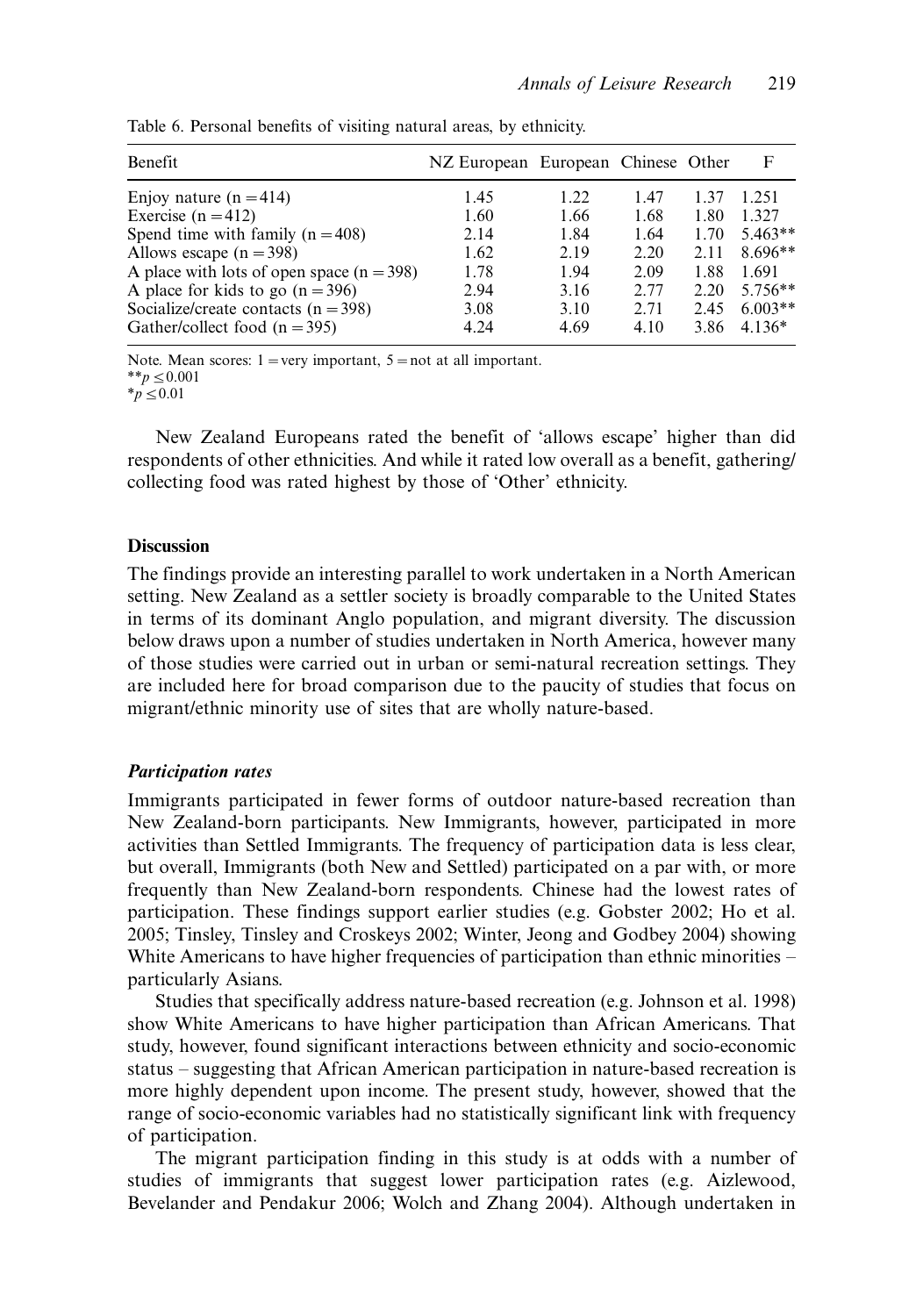a semi-urban setting, Cronan, Shinew and Stodolska's (2008) study found frequency of participation to vary by activity, with immigrants participating more frequently in wildlife-related activities (e.g. bird watching/feeding), and less frequently in some other activities.

This divergence from other findings may in part be due to immigrants being attracted to New Zealand because of its nature-based recreational opportunities. New Zealand's international image (touristic and export-product-related) relies heavily upon natural images and the power of this in motivating a latent recreational demand among potential immigrants should not be discounted. The nature of the research setting we believe is also important, with both New Zealand research sites, although highly urbanized, having highly accessible coastlines and 'wildland' recreation opportunities within relative proximity. The previous North American studies have been mainly undertaken with populations in large urban settings.

# Recreation setting attributes

In this study, immigrants and ethnic minorities tended to rate the importance of park attributes very similarly to non-immigrants and majority groups. However, there were differences by ethnicity around the importance of recreation facilities. Chinese and respondents of 'Other' ethnicity rated recreation facilities as more important than did New Zealand Europeans and Europeans. Gobster (2002, 154) reports that recreation preference studies show a 'greater orientation of minority groups to developed facilities and amenities that promote social interaction': minority groups may be less concerned about what Whites could see as intrusions on the natural aesthetics of a recreation site. In a similar way, in Ho et al's (2005) study of urban park preferences, recreational facilities were rated as being more important by African Americans, Hispanics, Koreans, and Chinese, compared with Whites.

Ethnic differences in the importance and usage of other park features, has been noted in a number of studies (Gobster 2002; Tinsley, Tinsley and Croskeys 2002; Winter, Jeong and Godbey 2004). Cronan, Shinew and Stodolska (2008) found Latino immigrants rated views of nature and being able to see wildlife as being more important than did non-immigrants. In the present study, the immigrants and ethnic minorities rated the importance of scenic attributes very similarly to the majority groups. One difference, however, was over water amenities  $-$  which Chinese tended to rate as being less important. This is counterintuitive for anyone who has knowledge of Chinese gardens and landscape art. And interestingly, in a study by Ho et al (2005) water amenities were rated as more important by Chinese (and Hispanics) than by Whites  $-$  the converse of the present study's findings.

# Recreation party

In this study, immigrants tended to recreate solo less frequently than nonimmigrants. There are parallels with previous work (e.g. Cronan, Shinew and Stodolska 2008; Gobster 2002; Tinsley, Tinsley and Croskeys 2002), where Caucasian park users are more likely to visit alone than Asian park users. In previous work, however, Asian and Latino park users have been found to be more likely to visit with larger groups – extended family and organized groups. In our study, no significant differences were found by migrant status or ethnicity for travelling in larger groups.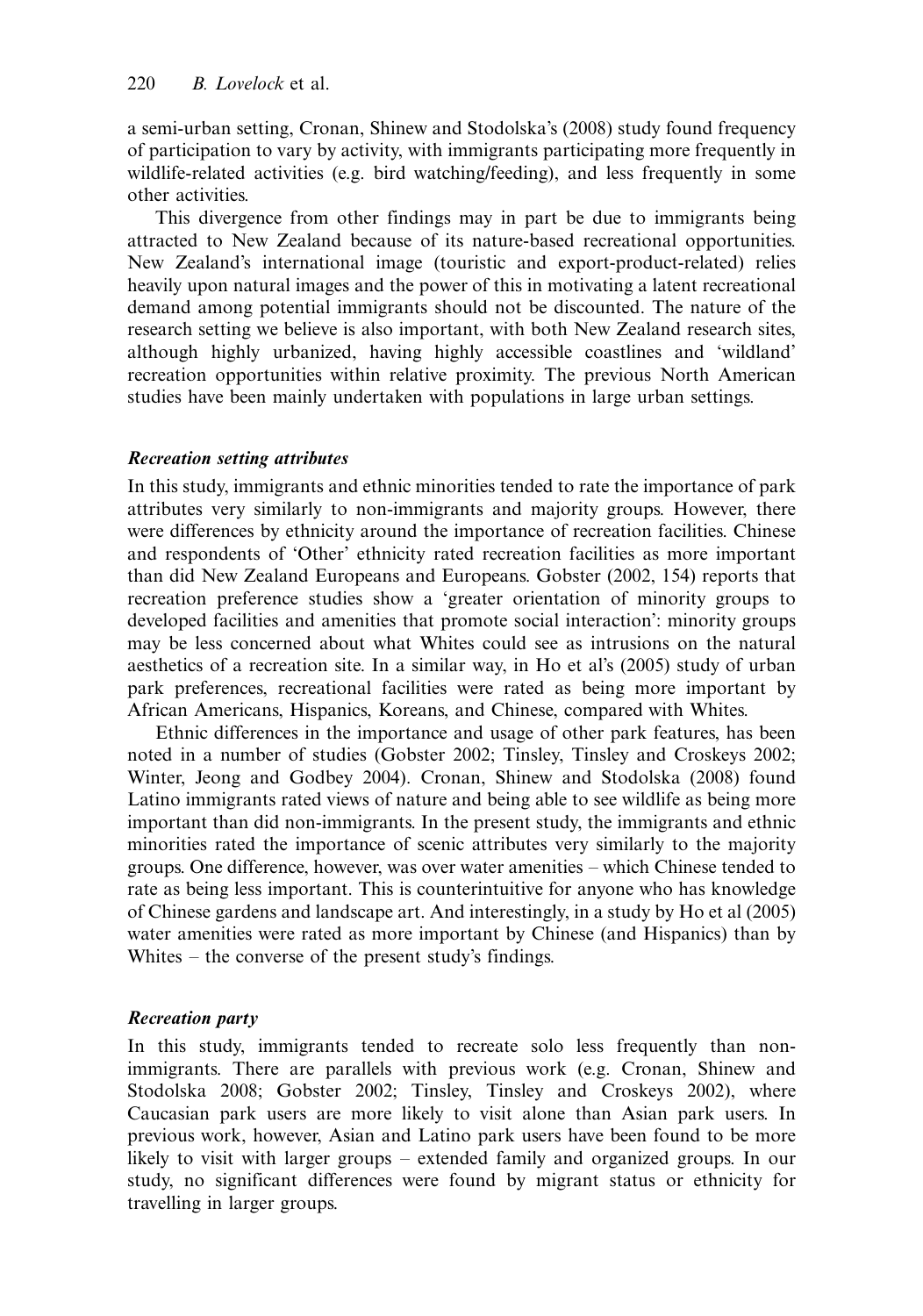Previous studies have also found differences with respect to the ethnic composition of the recreation party. Ethnic enclosure  $-$  or the tendency to engage with members of their own ethnic group has been observed for ethnic minorities in some studies (e.g. Stodolska 2000). In the present study, differences were found with respect to respondents recreating with their own ethnic group. The majority group, New Zealand European respondents, were more likely to recreate with their own ethnic group than were other ethnicities. This does, however, parallel Ho et al's (2005) study, where Whites (but also African Americans) were the most likely to report that they visited parks with their own ethnic group. Hispanics, Chinese, and Japanese were less likely to do so.

#### Personal benefits of recreation

The present study revealed differences in a number of perceived psychosocial benefits of participating in nature-based recreation, by ethnicity and by migrant status. Immigrants (and New Immigrants in particular) rated spending time with their family as being more important than did New Zealand-born respondents. This parallels other studies that have found significant differences among ethnic groups around the socialization aspects of recreation (Tinsley, Tinsley and Croskeys 2002; Winter, Jeong and Godbey 2004). In the present study Chinese and those of 'Other' ethnicity tended to rate spending time with family, a place to socialize and create contacts, and a place for kids to go higher than did New Zealand European or European respondents. New Immigrants were also more likely to rate as more important the role of nature-based recreation in socializing and creating contacts.

We found the benefit 'to enjoy nature' to be similarly highly rated by all migrant and ethnic groups. Cronan, Shinew and Stodolska's (2008) study also found no difference in the ratings for enjoying nature between immigrants and US-born respondents. The only significant difference in their study was that immigrants had a stronger desire to see or hear wildlife or birds than those born in the US.

Another parallel is around the consumptive aspects of nature-based recreation. While not a highly rated benefit overall, our study found that those of 'Other' or Chinese ethnicity considered gathering/collecting food as more important than did the other groups. This correlates with Winter, Jeong and Godbey's (2004) study of Asian residents in San Francisco in which consumptive motivations were higher for Chinese and Filipino respondents than the other Asian ethnic groups (although these were generally low across all respondents).

Where our study departs from previous work is around the 'escape' benefit. In the present study, New Zealand Europeans and Europeans rated 'to escape' significantly higher than did other groups. However, 'escaping duty' was rated lowest by the Caucasian respondents in Tinsley, Tinsley and Croskeys' (2002) research. Somewhat in the middle ground between these two findings, Cronan, Shinew and Stodolska (2008) found no difference by migrant status for the 'escape' benefit.

Our findings also differ around the benefit of exercise. Contrary to the present study, in which exercise as a benefit was rated equally by all ethnic groups, Tinsley, Tinsley and Croskeys (2002) found that exercise was rated differently according to ethnicity, with African-Americans and Caucasians rating it higher than did Hispanic and Asian respondents. In our study, however, migrant status did not influence the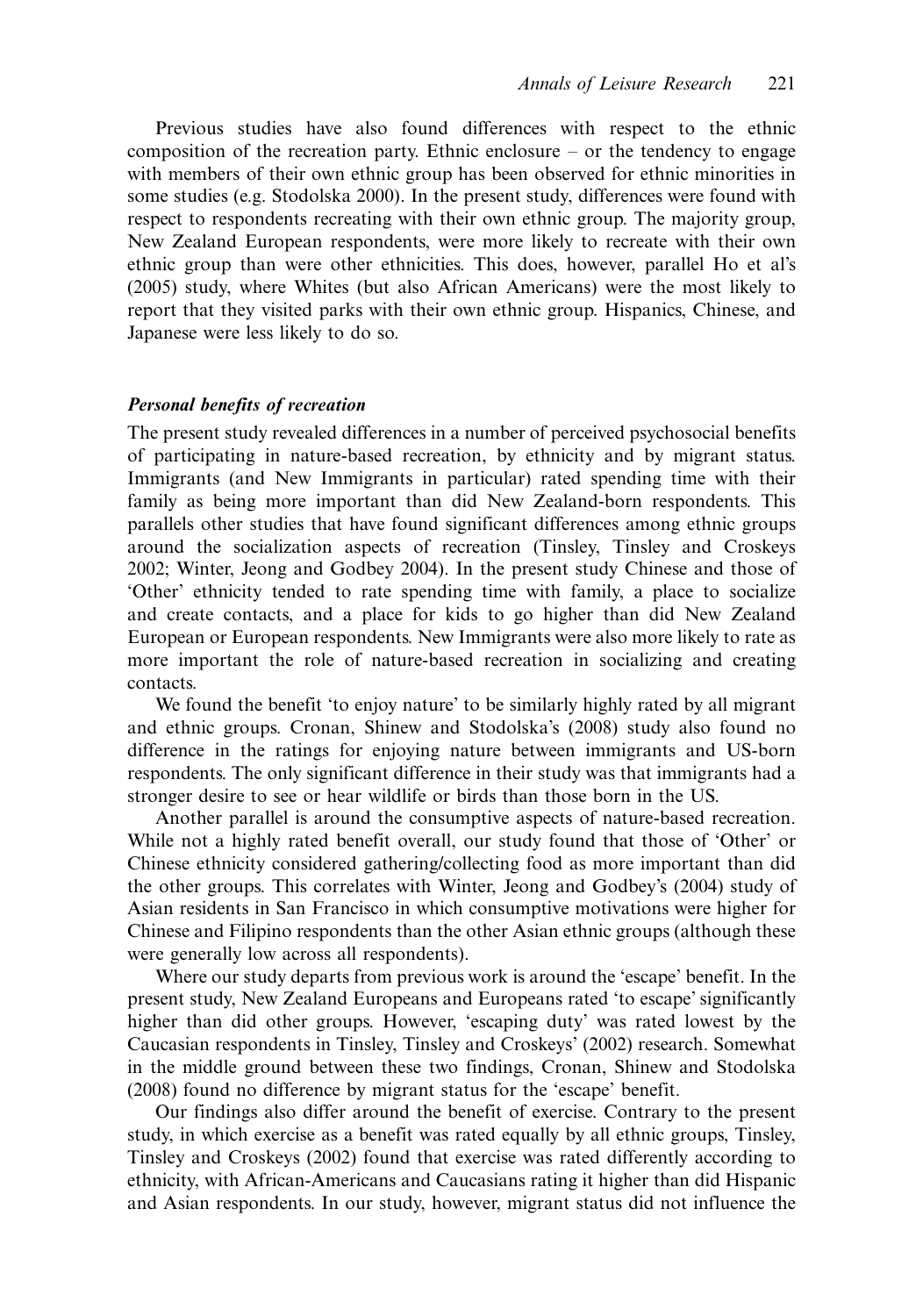rating of exercise as a benefit  $-$  supporting Cronan, Shinew and Stodolska's (2008) study where immigrants and US-born respondents rated exercise similarly.

### Conclusion

This study lends support to the findings of previous recreation studies of both immigrants and ethnic minority groups. We found these groups to exhibit differences in recreation behaviours from the majority group in terms of frequency and range of participation, primary outdoor nature-based activity and composition of the recreation party. There are also statistically significant differences in the features sought in nature-based recreation settings, and in the personal benefits sought from nature-based recreation.

We also found statistically significant differences for all constraints to participation: cost of equipment, cost of transport, not having people to recreate with, distance from recreation areas, lack of knowledge of recreation areas, and lack of experience were all significant constraints to migrant recreation. The income data for the immigrants in this study reveals that their earnings are low when compared to the New Zealand-born respondents. More generally, we know from other research that for Chinese migrants achieving full economic integration can take years and for many is never fully realized (Boyd 2003). Our findings that the Chinese-born and those from 'other' countries considered that proximity of recreation areas to home was important, may well be related to this.

But within these broad behavioural and participation categories there are both similarities and subtle differences from previous studies – many of which are not readily explainable. For example, ethnic enclosure in the recreation party is not observed here with the ethnic minorities and migrant groups. This may be linked to the desire among new immigrants to maximize the use of leisure opportunities to create and expand social and work-related networks  $-$  with the goal of enhancing socio-economic status.

Another aberrant finding was that the Chinese in this study did not rate water amenities as an important feature of natural recreation settings, whereas in studies elsewhere they have. This may be because the present study was undertaken in two sites both of which have an abundance of natural water features (coastal and rivers), and therefore water dropped down the list of desirable attributes for recreation settings. In this way the desirable characteristics of a recreational setting are perhaps being identified in relation to the everyday living/working spaces of recreationists.

These are just two examples of how the study differed from previous work in this field. While overall the study reinforced our understandings of how minority groups recreate, the differences observed are just as important. Collectively, they suggest that the research setting  $-$  physically, ecologically, socially, and economically  $-$  may play a more important role in shaping the 'away' nature-based recreation practices and preferences of new immigrants and ethnic minorities than has previously been considered. While some studies have taken into account the home/away recreation setting relationship into account in terms of distance, there is a range of other characteristics of home/work settings that may create a need for a particular recreation setting or activity  $-$  which are yet to be fully considered by research. In this study, for example, minority groups were similar to the majority group in terms of their frequency of participation. While unexpected, is this finding simply a consequence of distance/proximity to nature-based recreation sites (both research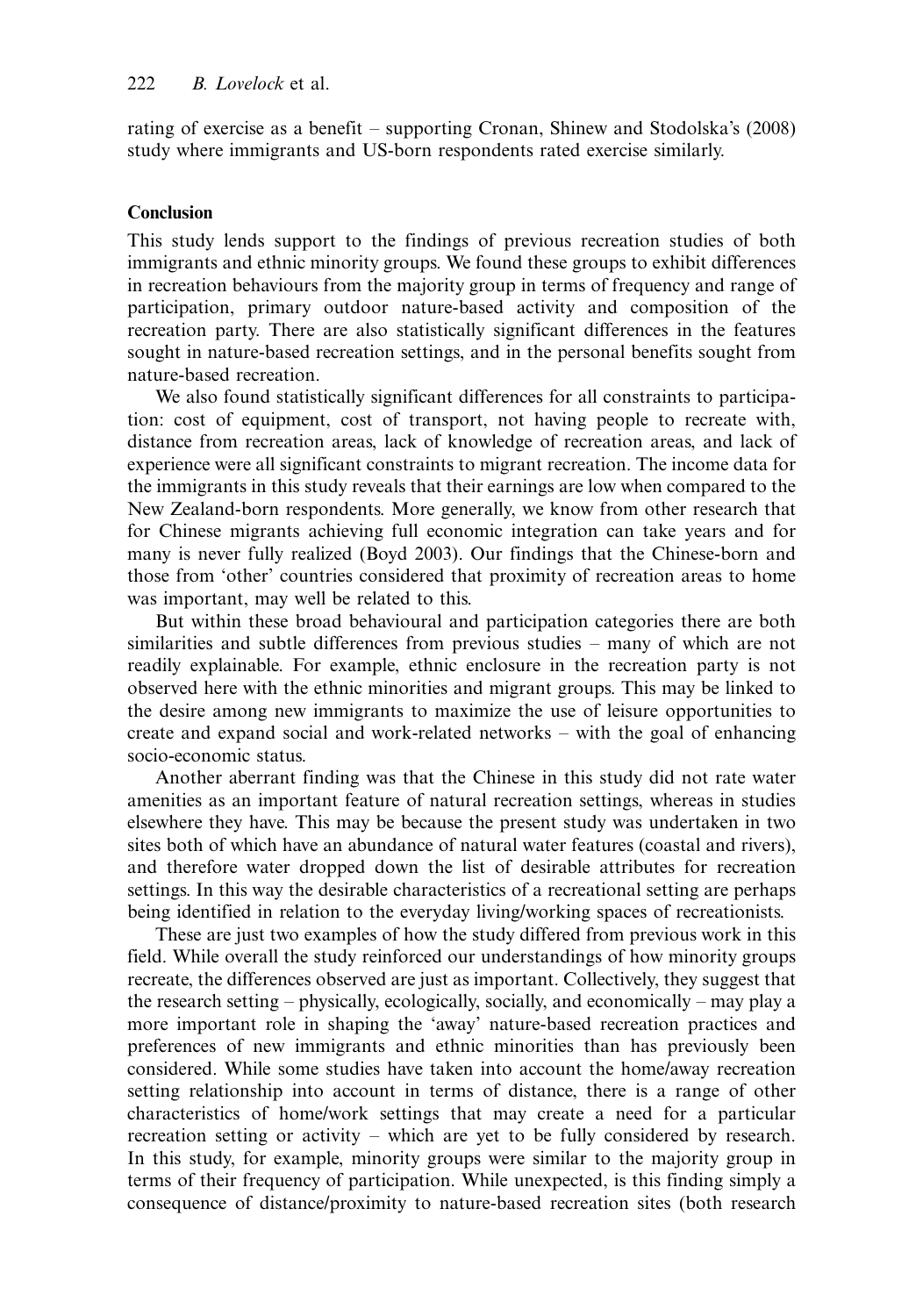sites are endowed with a range of nature-based recreation settings in close proximity) or is it a behavioural consequence of the strong outdoor ethic of the majority group New Zealanders as a whole? Local influences and variations such as this may frustrate ongoing attempts of researchers to clarify patterns of recreation behaviour among minority users.

Does this study take us any further down the pathway of isolating the influence of marginality, ethnicity, or integration on minority group recreational practices? The socio-economic profiles of the participants in this study show immigrants and ethnic minority participants to have significantly lower incomes than New Zealand-born respondents. But socio-economic status alone was found not to be a determinant of recreational behaviour in this study  $-$  thus strongly implicating the roles of ethnicity and integration. While integration is not specifically reported on here, we do have a very broad measure of integration;<sup>3</sup> while the number of years spent within a new country is only a rough factotum for integration (which is better measured by a range of indicators including employment, housing, social interaction, and language), nevertheless integration processes have been documented to occur over time, with the first few years being important for settlement (Khoo and McDonald 2001). Differences were found for a number of items between New and Settled Immigrants; for example New Immigrants identified the psycho-social benefits of spending time with family, and socializing/creating contacts significantly higher than Settled Immigrants.

These findings therefore lend credence to studies that have suggested that ethnicity or marginality by themselves are not adequate explanatory variables for recreational behaviour (Stodolska 2000b; Wolch and Zhang 2004). It has been suggested that ethnicity interacts with socio-economic status to produce different recreation patterns. The data from this study tends to support such assertions, however further research and analysis is needed to clarify these relationships.

This research does provide some important baseline data for the New Zealand context, and through adopting methodologies used in a number of North American studies, expands our contextual understanding of minority nature-based recreation. However, a simplistic adherence of research to the rate of recreation participation rather than the *type* and *quality* of participation, and its importance to the personal and family lives of immigrants and those from ethnic minorities will fail to assist in meeting the recreational needs of these individuals and communities. This said, we also think redressing the absence of any quantitative data on participation rates for new immigrant groups in New Zealand is an important first step and without this first step there is no foundation upon which to build more in-depth understandings of new immigrant experiences of outdoor nature-based recreation. Nor would there be the now existent opportunity to raise questions about the emergent anomalies which might be more aptly explored through qualitative research.

#### Notes

- 1. Traditional source countries include the United Kingdom, Australia, and a range of Western European countries.
- 2. The terms 'immigrant' and 'migrant' are used within this research interchangeably.
- 3. Integration, unlike acculturation, refers to a two-way relationship between migrants and the host society; acculturation means migrants becoming like the host society.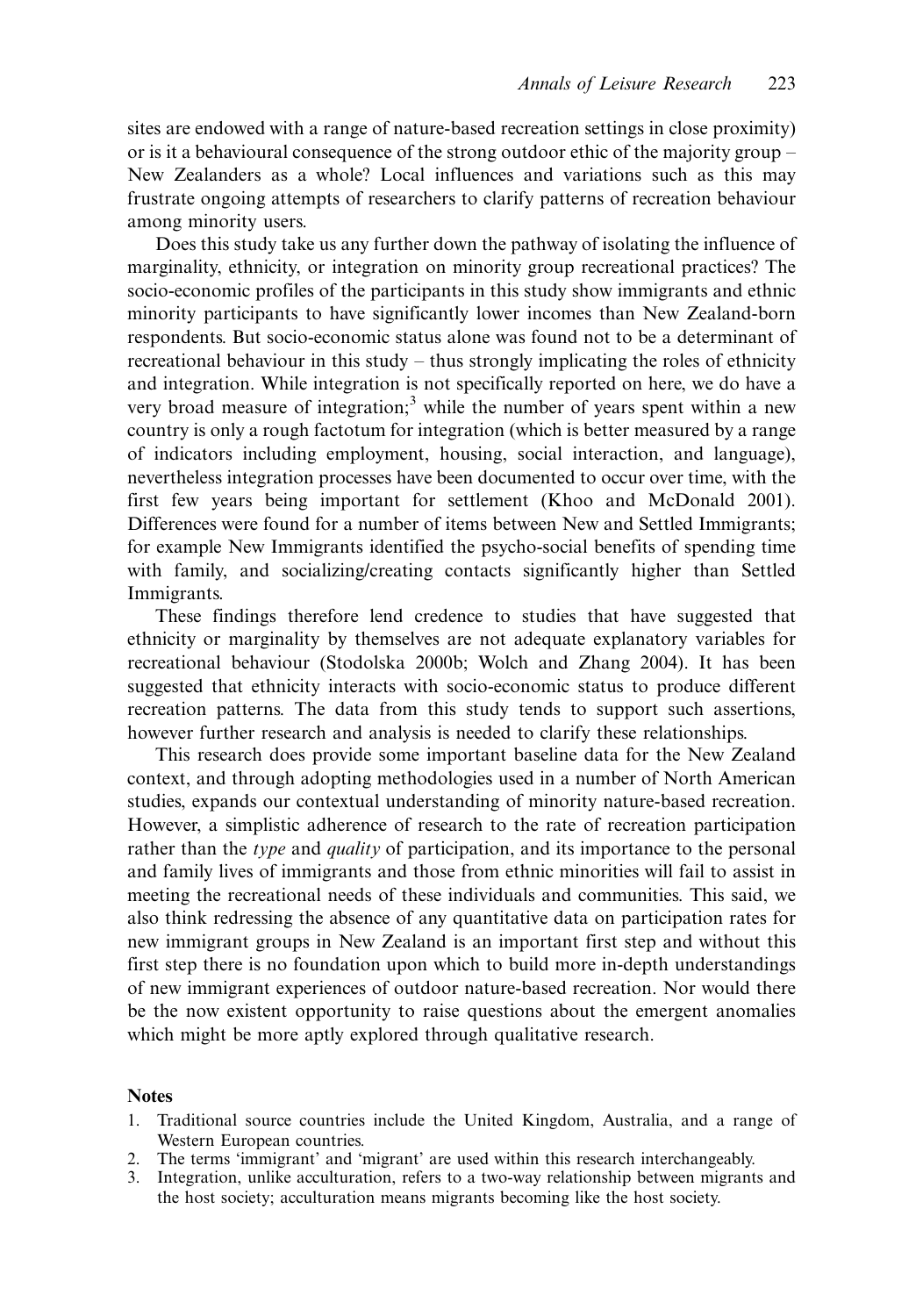# 224 B. Lovelock et al.

#### Notes on contributors

Brent Lovelock is Associate Professor in the Department of Tourism, and Co-Director of the Centre for Recreation Research, University of Otago. His research interests centre on sustainable leisure, from multiple perspectives.

Kirsten Lovelock is a Senior Research Fellow in the Department of Preventive and Social Medicine, University of Otago. Her research interests include environmental health, perceptions and experiences of the environment, ethnicity and migration.

Carla Jellum is a PhD candidate in the Department of Tourism and a Research Affiliate of the Centre for Recreation Research, University of Otago. Her research interests include wilderness management, sustainable tourism, and recreation research methods.

Anna Thompson is a Senior Lecture in the Department of Tourism, and Co-Director of the Centre for Recreation Research, University of Otago. Her research interests are in the field of nature based tourism and recreation.

#### References

- Aizlewood, A., P. Bevelander, and R. Pendakur. 2006. Recreational participation among ethnic minorities and immigrants in Canada and the Netherlands. Journal of Immigrant and Refugee Studies 4, no.  $3: 1-32$ .
- Baruch, Y. 1999. Response rate in academic studies: A comparative analysis. *Human Relations* 52, no. 4:  $421 - 38$ .
- Bedford, R., and E. Ho. 2006. Immigration futures: New Zealand in a global context. New Zealand Population Review 32: 49-63.
- Booth, K. 2006. Review of visitor research for the Department of Conservation. DOC Research & Development Series 229. Wellington: Science & Technical Publishing, Department of Conservation.
- Boyd, C. 2003. Immigrants in New Zealand: An analysis of labour market outcomes for working aged immigrants using 1996 and 2001 census data. Wellington: Department of Labour.
- Carr, D., and D. Williams. 1993. Understanding the role of ethnicity in outdoor recreation experiences. Journal of Leisure Research 25, no. 1: 22–38.
- Cortis, N., P. Sawrikar, and K. Muir. 2007. Participation in sport and recreation by culturally and linguistically diverse women. SPRC Report 4/07. Sydney: Social Policy Research Centre, University of New South Wales.
- Cronan, M., K. Shinew, and M. Stodolska. 2008. Trail use among Latinos: Recognizing diverse users among a specific population. Journal of Park and Recreation Administration 26, no. 1: 62-86.
- Floyd, M. 2001. Managing national parks in a multicultural society: Searching for common ground. George Wright Forum  $18$ , no. 3:  $41-51$ .
- Gobster, P. 2002. Managing urban parks for a racially and ethnically diverse clientele. Leisure Sciences 24: 143-59.
- Gómez, E. 2002. The ethnicity and public recreation participation model<sup>©</sup>. Leisure Sciences 24: 12342.
	- $-$ . 2006. The ethnicity and public recreation participation (EPRP) model<sup>©</sup>: An assessment of unidimensionality and overall fit. Leisure Sciences 28: 245–65.
	- -. 2008. Race, ethnicity, recreation, and leisure: An assessment of research gaps. In Recreation visitor research: Studies of diversity, ed. D. Chavez, P. Winter, and J.D. Absher, 75-84. Albany, CA: US Department of Agriculture, Forest Service Pacific Southwest Research Station.
- Gordon, M. 1964. Assimilation in American life: The role of race, religion, and national origins. New York: Oxford University Press.
- Gramann, J., and M. Allison. 1999. Ethnicity, race, and leisure. In Leisure studies: Prospects for the twenty-first century, ed. E.L. Jackson and T.L. Burton, 283-297. State College, PA: Venture Publishing.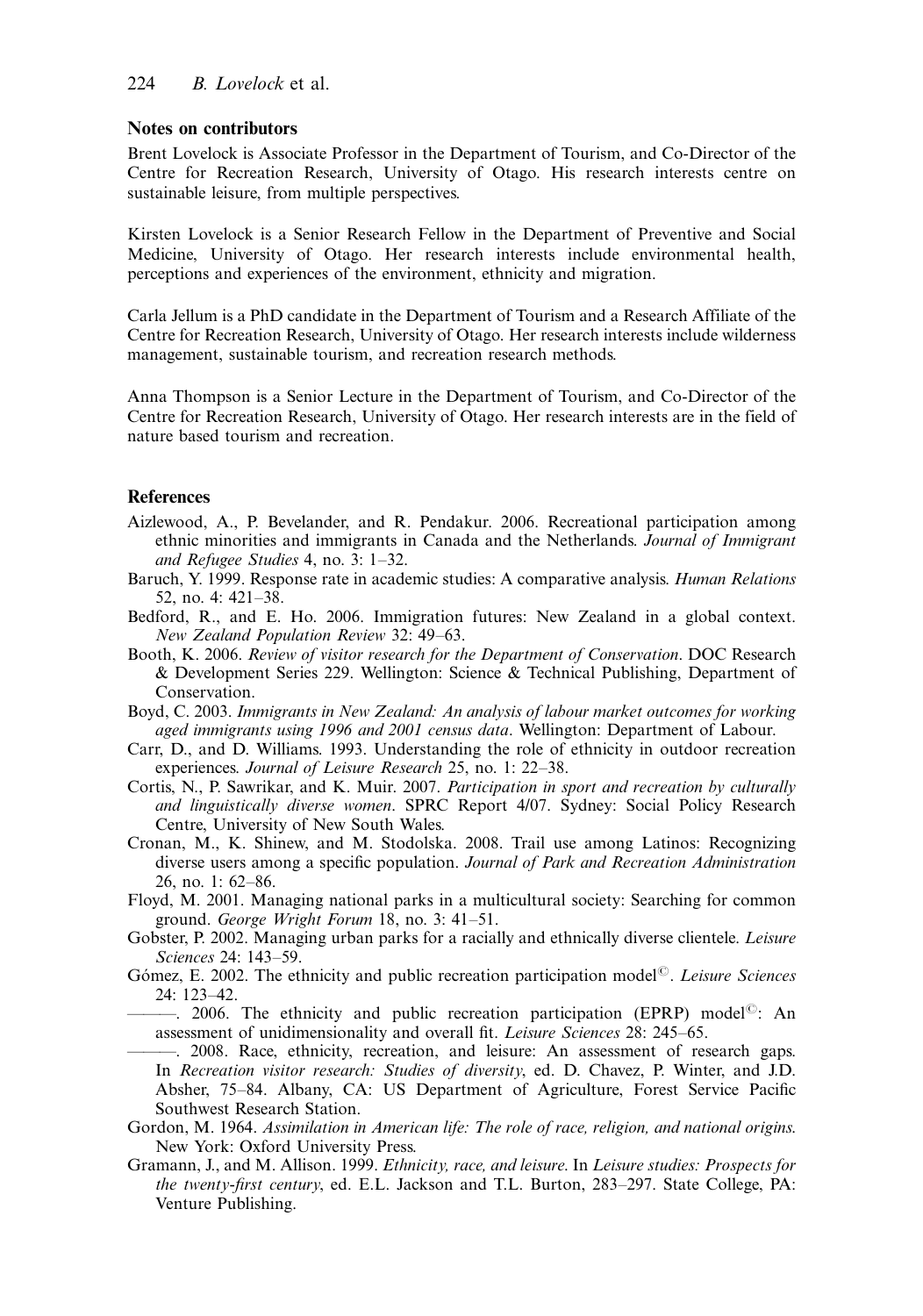- Ho, C., V. Sasidharan, W. Elmendorf, F. Willits, A. Graefe and G. Godbey. 2005. Gender and ethnic variations in urban park preferences, visitation, and perceived benefits, Journal of Leisure Research 31, no. 3: 281-306.
- Hung, K. 2003. Achieving cultural diversity in wilderness recreation: A study of the Chinese in Vancouver. MA thesis, University of Waterloo, Waterloo, ON, Canada.
- Jamal, T., J. Everett, and G. Dann. 2003. Ecological rationalization and performative resistance in natural area destinations. *Tourist Studies* 3, no. 2: 143–69.
- Johnson, C., J. Bowker, D. English, and D. Worthen. 1998. Wildland recreation in the rural south: An examination of marginality and ethnicity theory. Journal of Leisure Research 30, no.  $1: 101 - 20$ .
- Juniu, S. 2000. The impact of immigration: Leisure experience in the lives of South American immigrants. Journal of Leisure Research 32, no. 3: 358-81.
- Khoo, S., and P. McDonald. 2001. Settlement indicators and benchmarks. Report submitted to the Department of Immigration and Multicultural Affairs by Australian Centre for Population Research, Research School of Social Sciences, The Australian National University, Canberra.
- Knowles, C. 2008. The landscape of post-imperial whiteness in rural Britain. Ethnic and Racial Studies 31, no. 1: 167-84.
- Lefebvre, H. 1991. The production of space. 2nd ed. Trans. Donald Nicolson-Smith. Malden, MA: Blackwell.
- Lovelock, B.A., C. Jellum, K.M. Lovelock and A. Thompson. (forthcoming). Constraints to participation in nature based recreation by recent immigrants to New Zealand.
- Lovelock, K., and T. Leopold. 2008. Labour force shortages in rural New Zealand: Temporary migration and the Recognised Seasonal Employer (RSE) work policy. New Zealand Population Review 33/34: 213-34.
- Lovelock, K., B. Lovelock, C. Jellum, and A. Thompson. 2011. In search of belonging: Immigrant experiences of outdoor nature-based settings in New Zealand. Leisure Studies 30, no. 4: 513-29.
- Lovelock, K., and A. Trlin. 2007. Voluntary associations and immigrants: A survey of host society associations in Auckland and Wellington. Palmerston North, New Zealand: Massey University, New Settlers Programme, Occasional publication number 16.
- McMillen, J. 1983. The social organization of leisure among Mexican-Americans. Journal of Leisure Research 15: 164-73.
- Pernice, R., A. Trlin, A. Henderson, and N. North. 2000. Employment and mental health of three groups of immigrants to New Zealand. New Zealand Journal of Psychology 29, no. 1:  $24 - 9$ .
- Sasidharan, V. 2002. Special issue introduction: Understanding recreation and the environment within the context of culture. Leisure Sciences 24: 1-11.
- Shores, K., D. Scott, and M. Floyd. 2007. Constraints to outdoor recreation: A multiple hierarchy stratification perspective. *Leisure Sciences* 29: 227–46.
- Sibley, D. 1995. Geographies of exclusion. New York: Routledge.
- Soper, K. 1995. What is nature? Culture, politics and the non-human. Oxford: Blackwell.
- Spoonley, P., and C. Taiapa. 2009. Sport and cultural diversity: Responding to the sports and leisure needs of immigrants and ethnic minorities in Auckland. Auckland: Massey University, College of Humanities and Social Sciences.
- Sport and Recreation New Zealand (SPARC). 2009. Sport and recreation profile: Tramping -Findings from the 2007/08 Active NZ Survey. Wellington: Sport and Recreation New Zealand.
- Statistics New Zealand. 2006. New Zealand census of population and dwellings. [http://www.](http://www.stats.govt.nz/Census/2006CensusHomePage.aspx) [stats.govt.nz/Census/2006CensusHomePage.aspx](http://www.stats.govt.nz/Census/2006CensusHomePage.aspx) (accessed June 21, 2010).
- Stodolska, M. 1998. Assimilation and leisure constraints: Dynamics of constraints on leisure in immigrant populations. Journal of Leisure Research 30, no. 4: 521-51.
- -. 2000a. Changes in leisure participation patterns after immigration. Leisure Sciences  $22: 39-63.$
- -. 2000b. Looking beyond the invisible: Can research on leisure of ethnic and racial minorities contribute to leisure theory? Journal of Leisure Research 32, no. 1: 156–60.
- Stodolska, M., and K. Alexandris. 2004. The role of recreational sport in the adaptation of first generation immigrants in the United States. Journal of Leisure Research 36, no. 3: 379–413.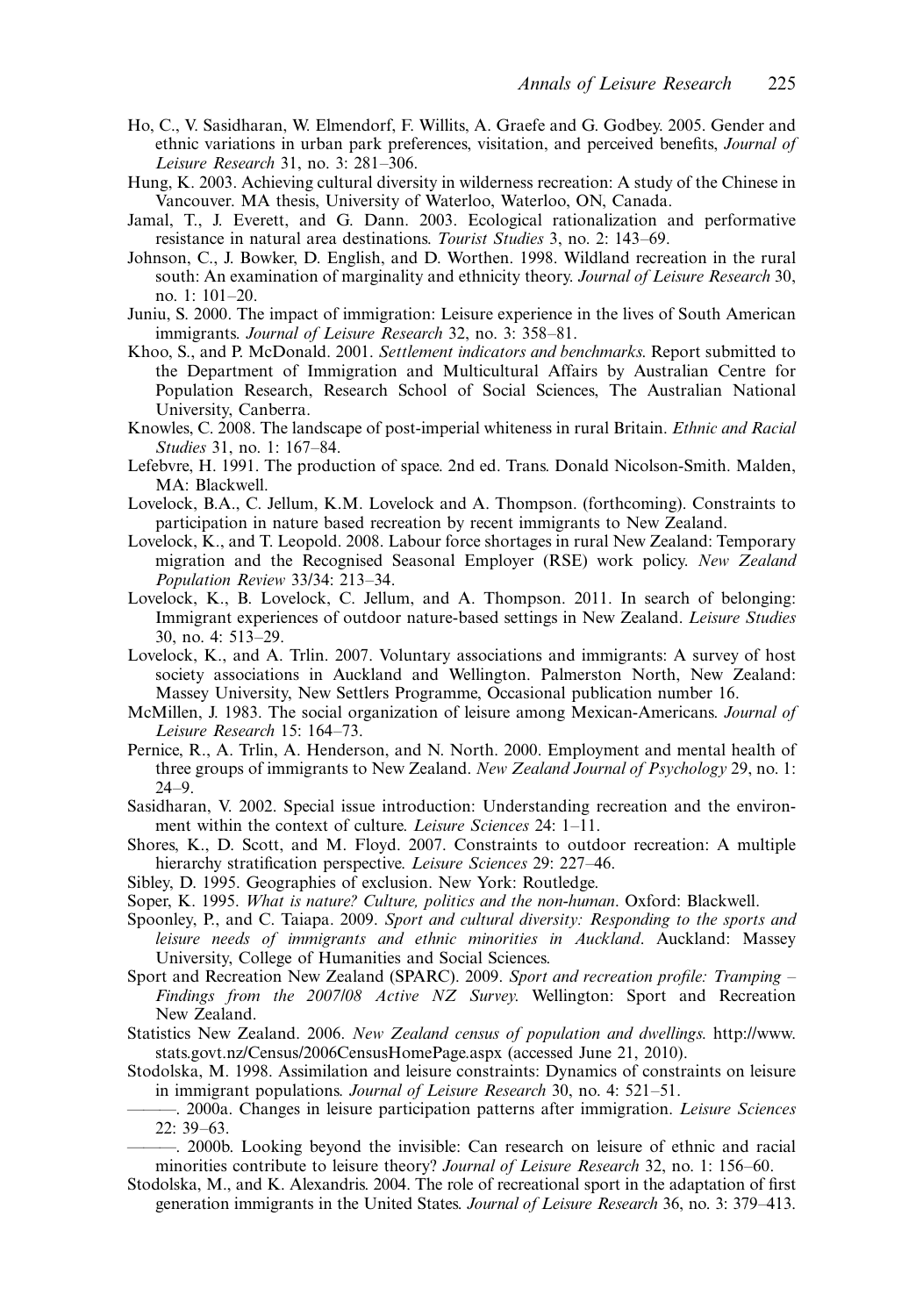- Stodolska, M., and J. Livengood. 2006. The influence of religion on the leisure behavior of immigrant Muslims in the United States. Journal of Leisure Research 38, no. 3:  $293 - 320$ .
- Stodolska, M., and J. Yi. 2003. Impacts of immigration on ethnic identity and leisure behavior of adolescent immigrants from Korea, Mexico and Poland. Journal of Leisure Research 35, no. 1: 49-79.
- Thomas, M. 2001. A multicultural landscape: National parks and the Macedonian experience. Annandale, NSW: Pluto Press.
- . 2002. Moving landscapes: National parks and the Vietnamese experience. Annandale, NSW: Pluto Press.
- Tinsley, H., D. Tinsley, and C. Croskeys. 2002. Park usage, social milieu, and psychosocial benefits of park use reported by older urban park users from four ethnic groups. Leisure Sciences 24: 199-218.
- Trlin, A., and N. Watts. 2004. Immigration policy and immigrant settlement: A flawed relationship at the turn of the millennium. In Tangata Tangata: The changing ethnic contours of New Zealand, ed. P. Spoonley, C. Macpherson and D. Pearson, 111-34. Melbourne: Thomson/Dunmore Press.
- Van Ingen, C. 2003. Geographies of gender, sexuality and race. International Review for the Sociology of Sport 38, no. 2:  $201-16$ .
- Virden, R., and G. Walker. 1999. Ethnic/racial and gender variations among meanings given to, and preferences for, the natural environment. Leisure Sciences 21: 219-39.
- Wade, P. 2002. Race, nature and culture: An anthropological perspective. London: Pluto Press.  $-$ . 2004. Human nature and race. Anthropological Theory 4, no. 2: 157–72.
- Walker, G., J. Deng, and R. Dieser. 2001. Ethnicity, acculturation, self-construal, and motivations for outdoor recreation. Leisure Sciences 23: 263-83.
- Winter, P., W. Jeong, and G. Godbey. 2004. Outdoor recreation among Asian Americans: A case study of San Francisco Bay Area residents. Journal of Park and Recreation Administration 22, no. 3: 114-36.
- Wolch, J., and J. Zhang. 2004. Beach recreation, cultural diversity and attitudes toward nature. Journal of Leisure Research 36, no. 3: 414-43.